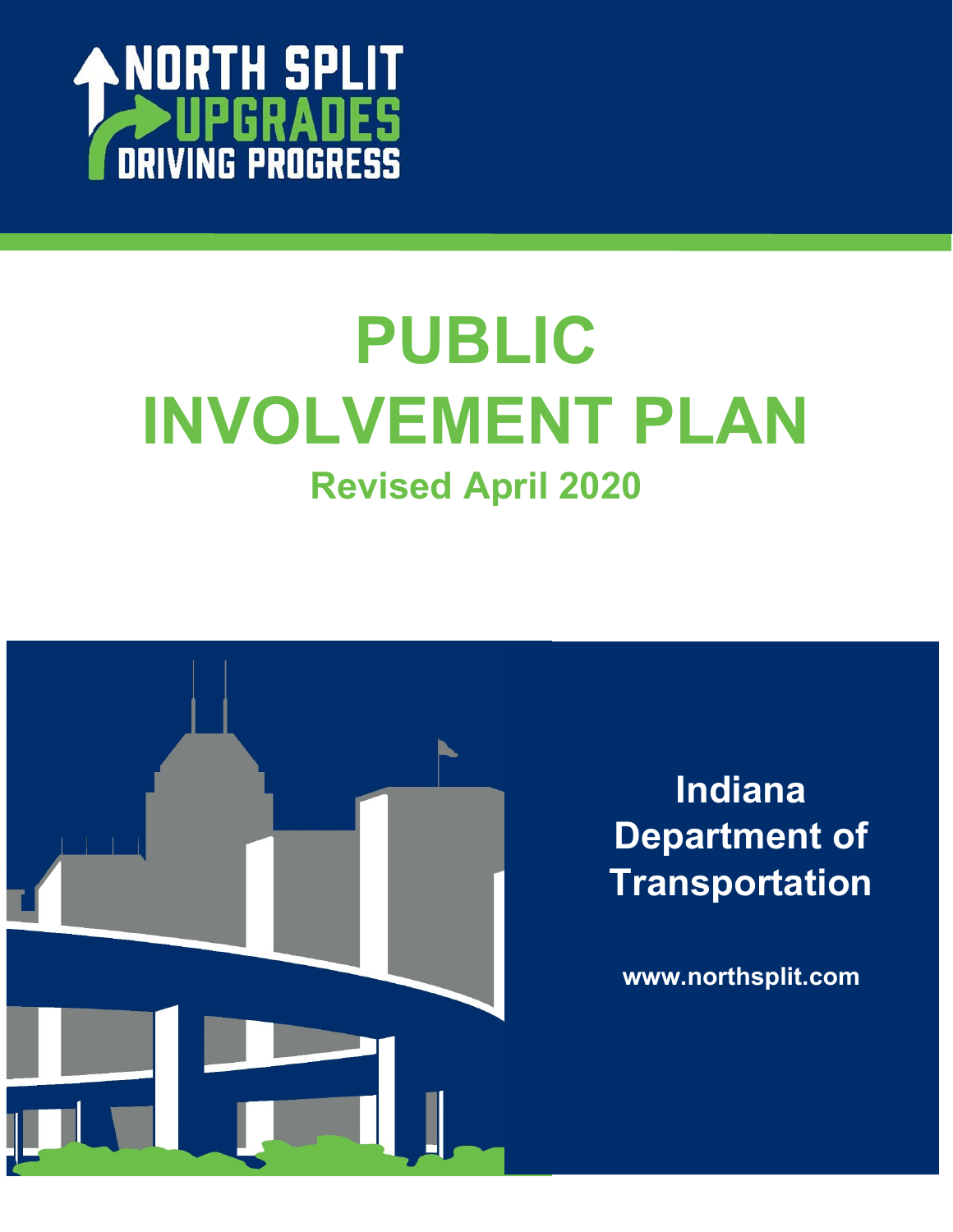# **TABLE OF CONTENTS**

| 1.   |  |
|------|--|
| 1.1. |  |
| 1.2. |  |
| 1.3. |  |
| 1.4. |  |
| 2.   |  |
| 2.1. |  |
| 2.2. |  |
| 3.   |  |
| 3.1. |  |
| 3.2. |  |
| 3.3. |  |
| 3.4. |  |
| 3.5. |  |
| 3.6. |  |
| 3.7. |  |
| 3.8. |  |
| 3.9. |  |
| 4.   |  |
| 4.1. |  |
| 4.2. |  |
| 4.3. |  |
| 4.4. |  |
| 4.5. |  |
| 4.6. |  |
| 4.7. |  |
| 4.8. |  |
| 4.9. |  |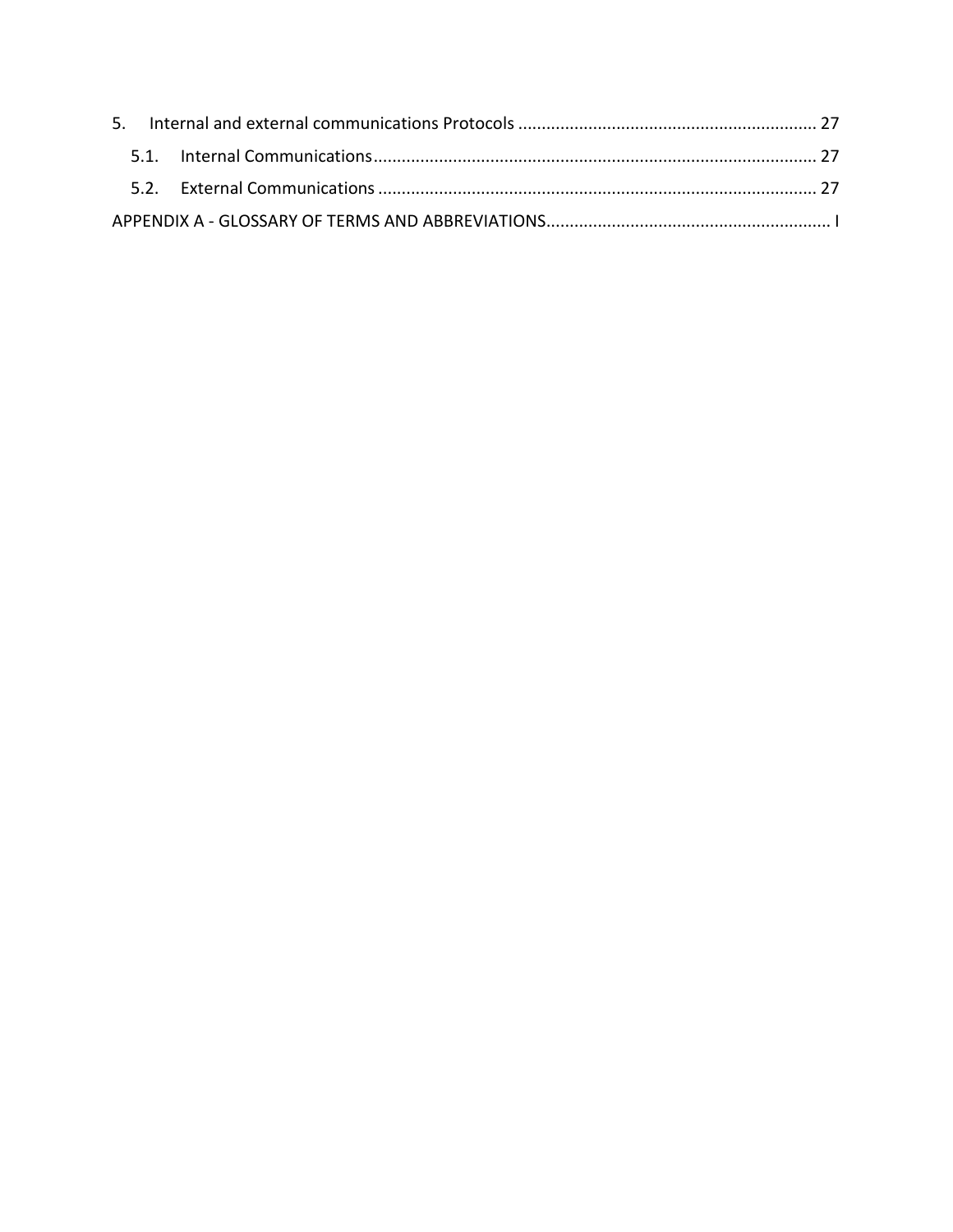# <span id="page-3-0"></span>**1. INTRODUCTION AND GOALS**

## <span id="page-3-1"></span>**1.1. INTRODUCTION**

The Indiana The Indiana Department of Transportation (INDOT) is preparing to rehabilitate the I-65/I-70 North Split Interchange to address bridge and pavement conditions in the project area. In addition to the interchange itself, the project stretches approximately one mile south to Washington Street, a half-mile east to just west of Rural/Keystone, and a half-mile west to Meridian Street. The work outside the interchange is only on the I-65/I-70 mainline, not the City streets underneath.

The purpose of the North Split project is to rehabilitate and improve the existing interstate facilities leading to and through the I-65/I-70 North Split interchange in downtown Indianapolis. The project will address the following needs:

- Correcting deteriorated I-65/I-70 bridge conditions
- Correcting the deteriorated pavement conditions on the interstates
- Improving safety by reducing or eliminating conditions that contribute to crashes along I-65 and I-70
- Improving interchange operations and reducing congestion by removing weaving sections and improving level of service now and in 2041

Public safety is the number one driver for this project. The frequent merges, weaves, and lane changes over short distances within the interchange increase the potential for crashes, cause driver confusion, and disrupt traffic flow. By rehabilitating the North Split Interchange to address these safety concerns, INDOT can reconfigure the interchange to provide fewer points of conflict.

Deteriorated bridge conditions are another safety concern. All bridges in the project area have deteriorating components, and 11 have only two to five years of remaining service life. To keep the interstates functional, bridge conditions and safety issues must be addressed as soon as possible.

In addition, the pavement throughout the interchange is well beyond its lifespan and needs constant repair to remain safe and functional. This project will replace all pavement within the project limits.

The North Split Interchange is the second-most-heavily-traveled interchange in Indiana, accommodating more than 214,000 vehicles per day. Studies have shown that most traffic on downtown interstates is local. In fact, I-70 from the east (between I-65 and I-465) has the highest peak-hour volumes in the state. On both I-65 and I-70, twice as much traffic is headed downtown than out of town in the mornings, indicating a heavy commuter pattern.

When the project began its federally-required Environmental Assessment (EA) process as part of the National Environmental Policy Act (NEPA) in September 2017, several community groups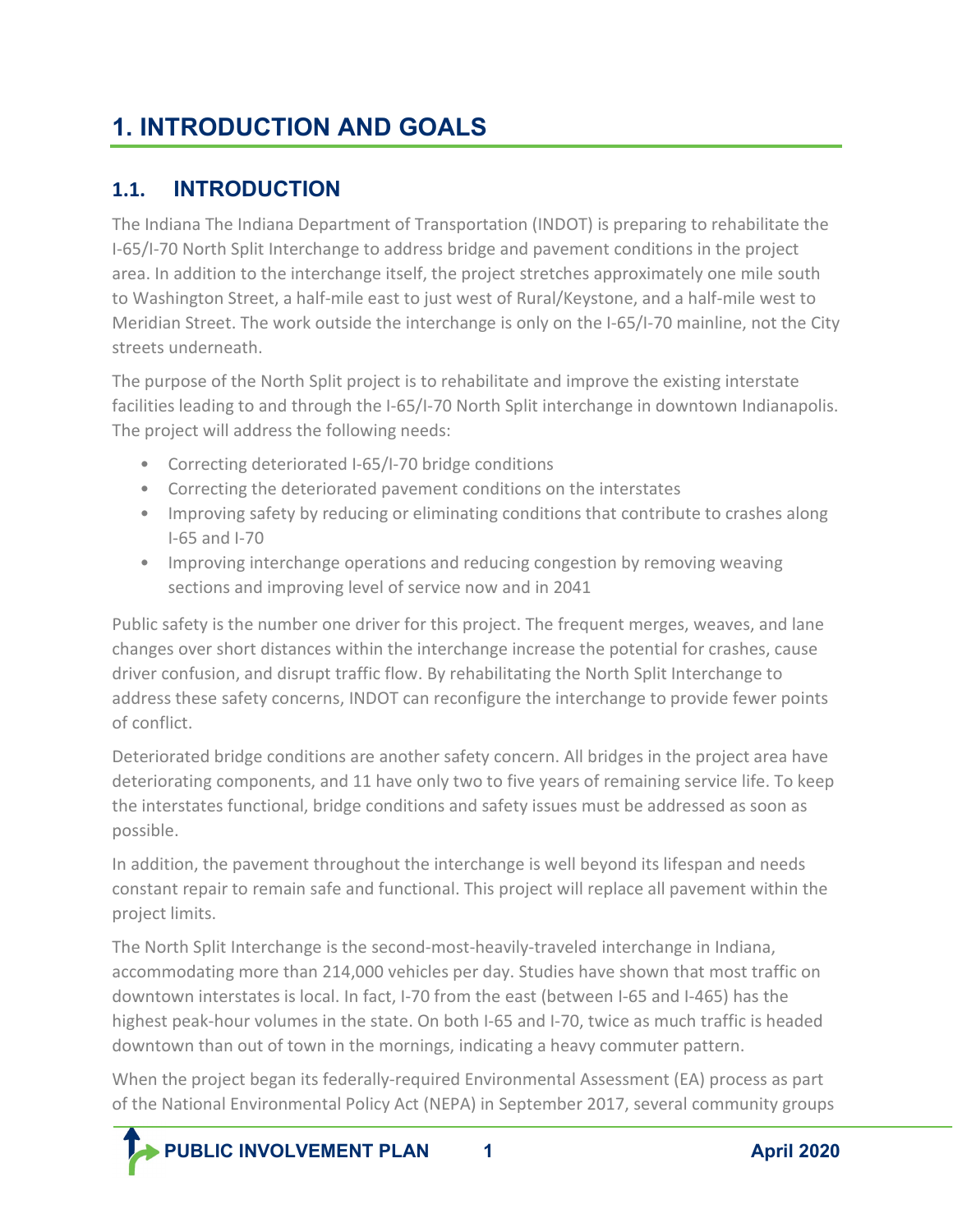began asking INDOT to pause and consider broader concepts before defining alternatives to be evaluated in the EA for the North Split project. Their concern was the North Split project would limit future system-level options.

In response to this feedback, INDOT decided to look at a range of concepts for the entire downtown Indianapolis interstate system. INDOT published a System-Level Analysis that assessed the performance, cost and impact of seven concepts for I-65 and I-70 through downtown Indianapolis in May 2018. While the analysis provided an initial baseline for public dialogue regarding potential major changes to downtown interstates, it did not make a specific recommendation for a future system. Rather, this analysis informed the preparation of an Environmental Assessment (EA), a project-level National Environmental Policy Act (NEPA) evaluation for the North Split Project.

In September 2018, INDOT released the North Split Alternatives Screening Report, which analyzed a range of preliminary alternatives and identified the preliminary preferred alternative to be evaluated in greater detail in the EA.

The preliminary preferred alternative for the North Split project is a refined version of Alternative 4c of the North Split Alternatives Screening Report. Alternative 4c provided the best balance of function and impact while meeting the project purpose and need to replace deteriorated infrastructure, improve safety, and improve traffic flow.

The preliminary preferred alternative would improve safety by eliminating the weaving sections (locations where traffic is forced to cross paths) on the west leg of the interchange near the Pennsylvania and Delaware Street ramps. Eliminating the weaves would also remove the most severe bottlenecks in the interchange, allowing for improved traffic flow without adding new through lanes.

The current budget to repair/replace the bridges and reconstruct the North Split Interchange is between \$250-\$300 million, funded through INDOT's Next Level Program. About 90 percent will come from federal funding dedicated to interstate highways, while the remaining 10 percent will come from the state highway fund, comprised of funding from fuel taxes, permits, and a portion of vehicle license fees, and driver license fees.

As part of the NEPA process, INDOT and the Project Team are conducting an Environmental Assessment (EA) to look at a wide range of alternatives to address the needs of the North Split interchange.

## <span id="page-4-0"></span>**1.2. PROJECT GOALS**

j

The primary goal of the I-65/I-70 North Split Interchange Reconstruction project is to correct operational and safety concerns with the interchange. There are several deficiencies throughout the project area and this project will address design challenges that have been present for decades.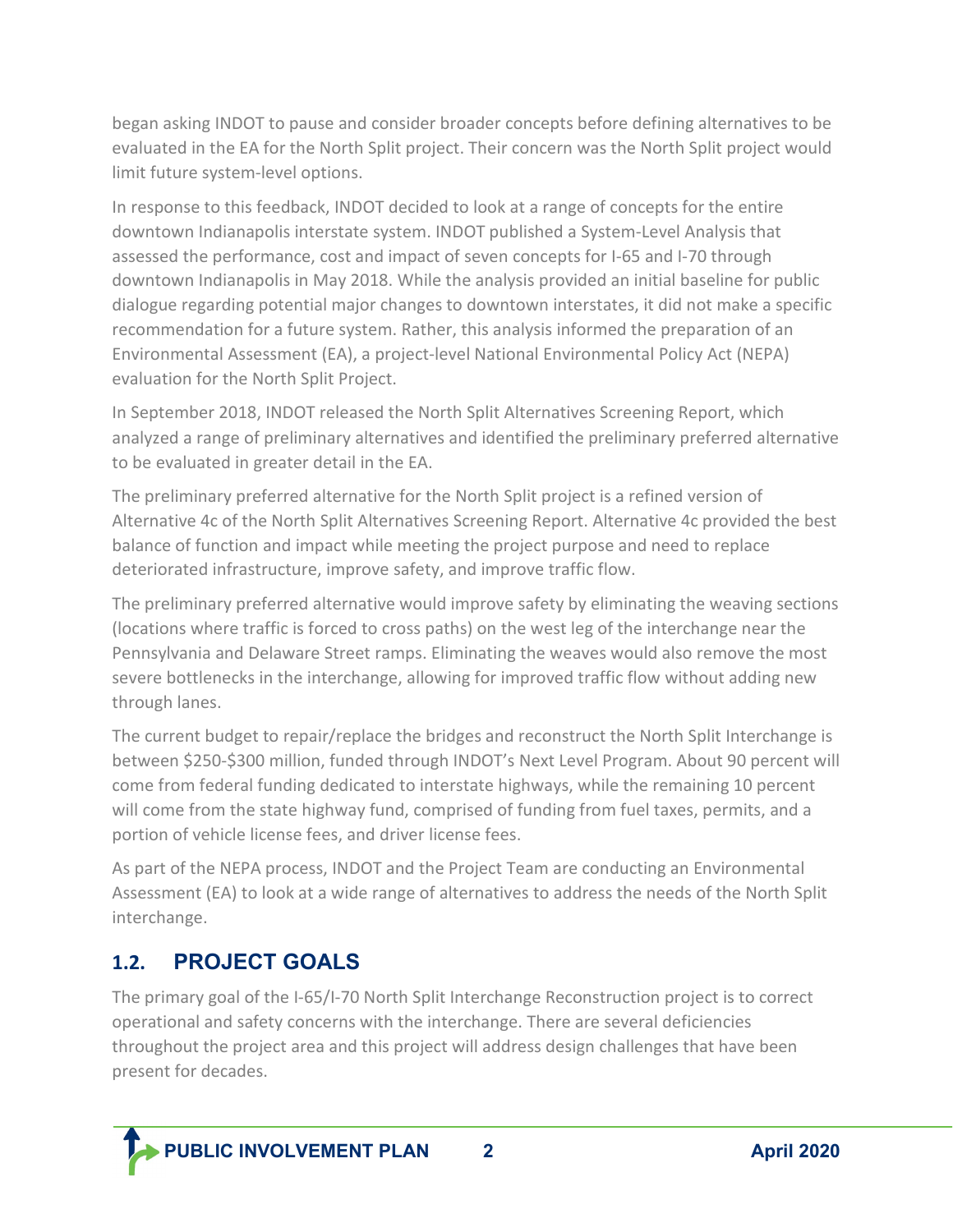## <span id="page-5-0"></span>**1.3. PUBLIC INVOLVEMENT GOALS**

INDOT and the Project Team are committed to a robust public involvement campaign during this process. The overarching goal of the Public Involvement Plan (PIP) is to proactively educate key stakeholders about the existing conditions of the bridges and pavement, the current concerns with the North Split interchange, the proposed solutions to improve traffic flow and safety, the environmental review process, and the maintenance of traffic plans. There will also be a comprehensive Environmental Justice plan. Throughout this process, INDOT and the Project Team will solicit and consider public feedback to deliver an informed recommendation.

## <span id="page-5-1"></span>**1.4. PROJECT SCHEDULE AND KEY MILESTONES**

An approximate schedule of project and public involvement milestones is shown below:

- Late 2017/Early 2018 NEPA study begins
- May 2018 Open house about the System-Level Analysis
- Fall 2018 Open house about the Alternatives Screening Report, preliminary projectlevel alternative carried forward for more detailed study
- Fall 2018 Project Screening Report, preferred alternative moves forward for further analysis
- Spring 2019 Context Sensitive Solutions (CSS) process begins
- Summer 2019 Alternatives are refined, CSS round 2 workshops are held, and the public survey is launched
- Fall 2019 The Traffic Noise Technical Report is published, noise neighborhood meetings are held, and noise surveys are mailed to benefited receptors
- Late 2019/Early 2020 Preliminary preferred alternative is refined, mitigation is proposed, and draft project information is published for contractor team review
- Mid 2020 Final preferred alternative is presented at a Public Hearing, EA is completed, final contractor proposals submitted, and INDOT selects winning contractor team.
- Late 2020 Construction may begin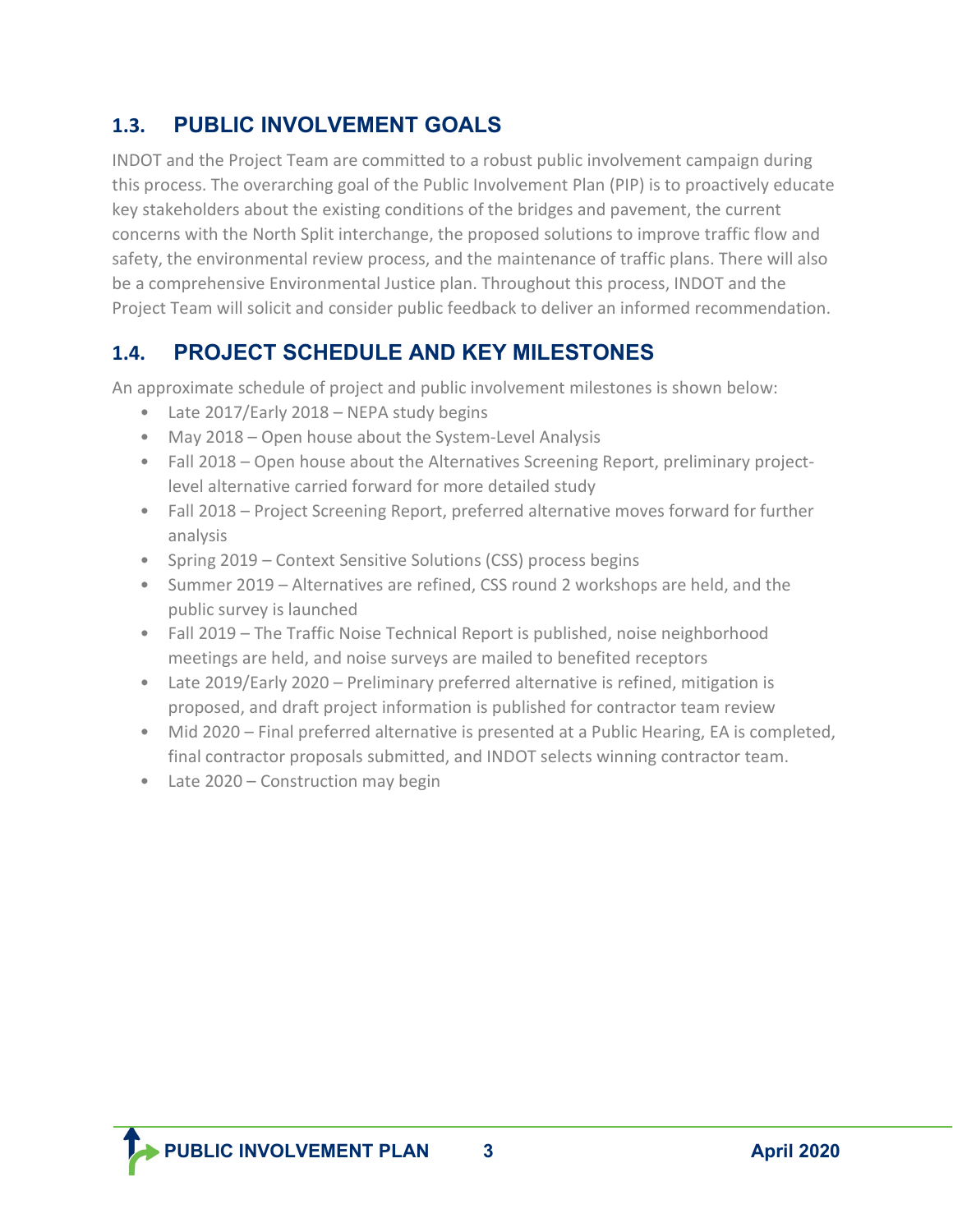## <span id="page-6-1"></span><span id="page-6-0"></span>**2.1. AGENCY LEADERS**

| <b>Name</b>             | <b>Title</b>                                | <b>Employer</b>                  |
|-------------------------|---------------------------------------------|----------------------------------|
| <b>Travis Underhill</b> | <b>Deputy Commissioner</b>                  | <b>INDOT</b>                     |
| Kevin Jasinski          | Major Project Delivery Director             | <b>INDOT</b>                     |
| Runfa Shi               | Project Manager                             | <b>INDOT</b>                     |
| <b>Scott Manning</b>    | <b>Strategic Communications</b><br>Director | <b>INDOT</b>                     |
| Andy Dietrick           | <b>Public Affairs Manager</b>               | <b>INDOT</b>                     |
| <b>Mallory Duncan</b>   | Media Relations Director                    | <b>INDOT Greenfield District</b> |
| Laura Hilden            | Director, Environmental<br>Services         | <b>INDOT</b>                     |
| Michelle Allen          | EA & EIS Specialist                         | <b>FHWA</b>                      |
| Eryn Fletcher           | <b>Transportation Engineer</b>              | <b>FHWA</b>                      |
| Heather Kennedy         | Director, Chief Legal Counsel               | <b>INDOT</b>                     |

## <span id="page-6-2"></span>**2.2. CONSULTANT LEADERS**

| <b>Name</b>            | <b>Title/Role</b>                                                                                   | <b>Employer</b>          |
|------------------------|-----------------------------------------------------------------------------------------------------|--------------------------|
| Seth Schickel          | Project Manager                                                                                     | <b>HNTB</b>              |
| <b>Austin Hastings</b> | Design Lead                                                                                         | <b>HNTB</b>              |
| Kia Gillette           | <b>Environmental Lead</b>                                                                           | <b>HNTB</b>              |
| John Myers             | <b>Transportation Planning Lead</b>                                                                 | <b>HNTB</b>              |
| Tim Miller             | Public Information Lead                                                                             | <b>HNTB</b>              |
| Jeromy Richardson      | Roadway and Maintenance of<br><b>Traffic Lead</b>                                                   | <b>United Consulting</b> |
| Dave Cleveland         | Interchange Access Document<br>Lead                                                                 | Corradino Group          |
| Amy Hanna              | Outreach planning, public<br>meetings, advisory committees,<br>media relations, public<br>inquiries | <b>Borshoff</b>          |
| Megan Gross            | Outreach planning, public<br>meetings, advisory committees                                          | Borshoff                 |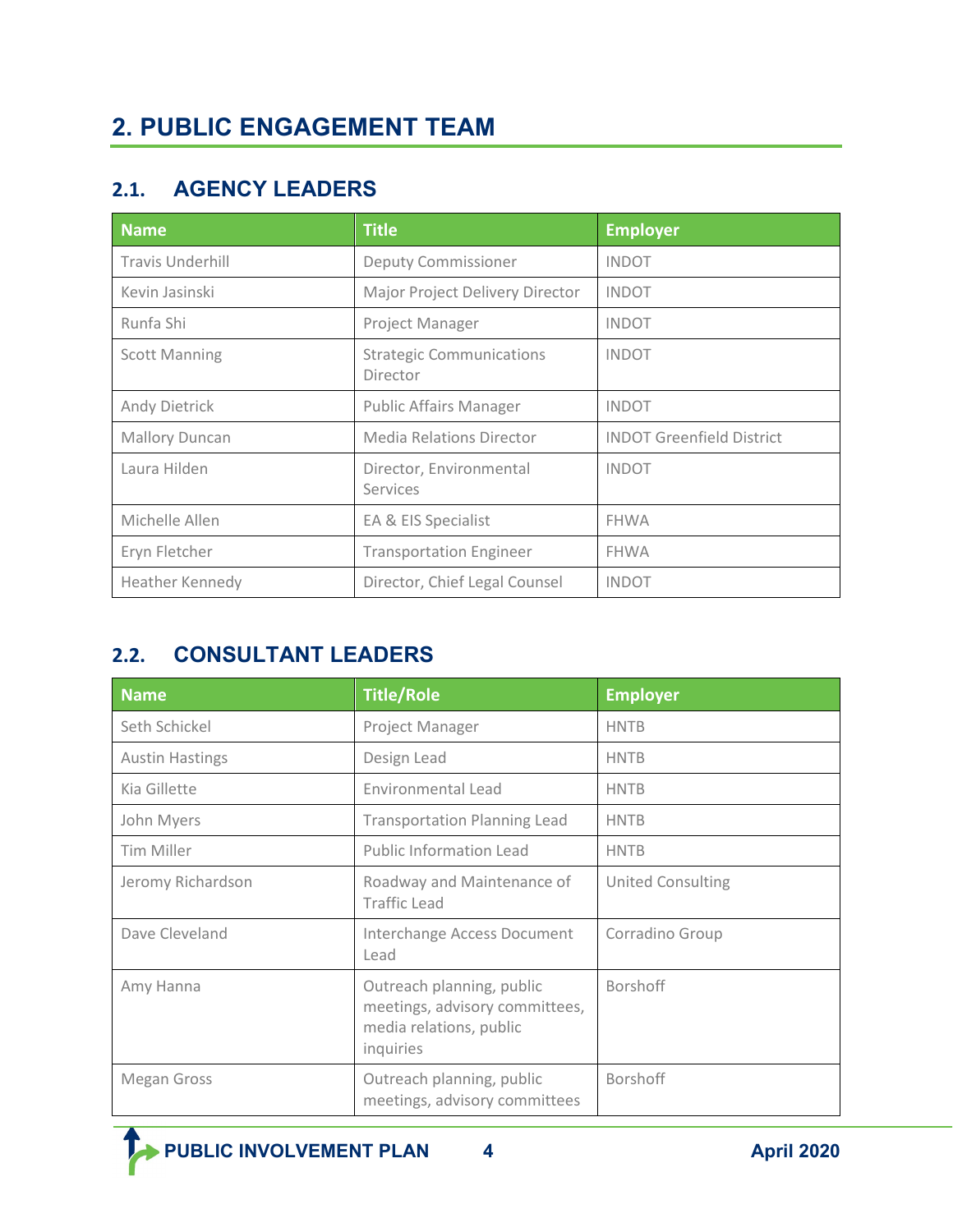| <b>Name</b>      | <b>Title/Role</b>                                                                                  | <b>Employer</b>                   |
|------------------|----------------------------------------------------------------------------------------------------|-----------------------------------|
| Jennifer Dzwonar | Outreach planning, public<br>meetings, advisory committees                                         | <b>Borshoff</b>                   |
| Erin Pipkin      | Outreach planning, public<br>meetings, Environmental<br>Justice, social media, digital,<br>website | <b>Compass Outreach Solutions</b> |
| Mike Murphy      | Branding, outreach materials,<br>public affairs                                                    | <b>Hirons</b>                     |
| Ron Taylor       | Visualization, graphics and<br>displays, CSS process                                               | <b>Taylor Siefker Williams</b>    |
| Scott Siefker    | Visualization, graphics and<br>displays, CSS process                                               | <b>Taylor Siefker Williams</b>    |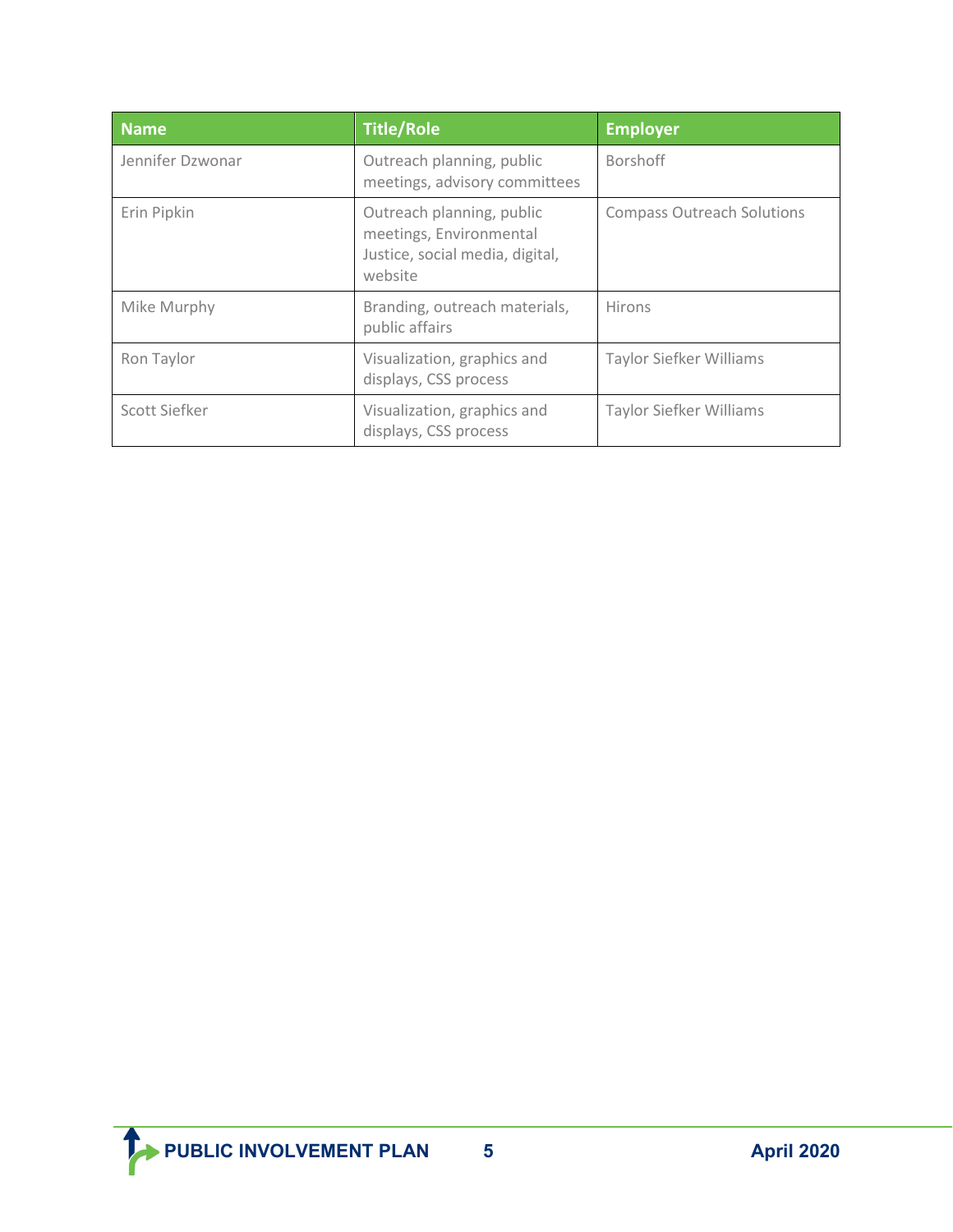# <span id="page-8-0"></span>**3. KEY STAKEHOLDERS**

## <span id="page-8-1"></span>**3.1. MOTORISTS**

- Local/regional commuters
- Interstate commuters
- Trucking and freight companies

## <span id="page-8-2"></span>**3.2. PROPERTY OWNERS**

- Those potentially impacted by the project
- Downtown Large Employers
- Angie's List/Home Advisor
- Anthem
- Citizens Energy Group
- Cummins
- Eli Lilly and Company
- Indiana Farm Bureau
- Indianapolis Power & Light
- Large banks (Regions, Chase, PNC, Fifth Third, etc.)
- Large law firms
- Salesforce
- Simon Property Group

## <span id="page-8-3"></span>**3.3. NEIGHBORHOODS AND CULTURAL DISTRICTS**

- 16 Tech
- Arsenal Heights
- Bates-Hendricks
- Canal & White River State Park
- Chatham-Arch
- Cole Noble Commercial Arts District
- Cottage Home
- Fall Creek Place
- Fletcher Place & Holy Rosary-Danish Church
- Fountain Square
- Garfield Park
- Hawthorne
- Herron-Morton Place
- Holy Cross
- Indiana Avenue & Ransom Place
- Irish Hill

j

 **PUBLIC INVOLVEMENT PLAN** 6 **April 2020**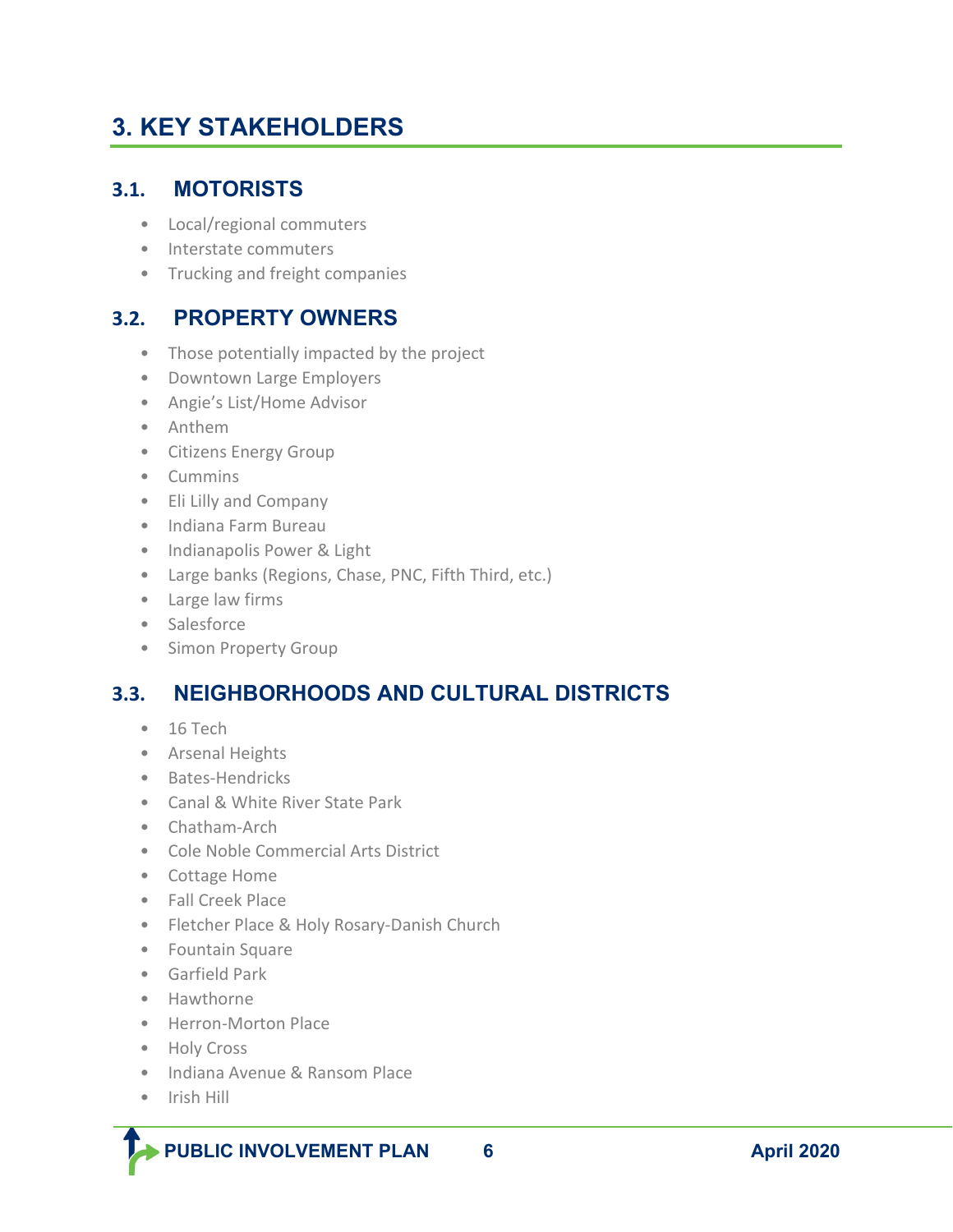- Kennedy King
- Lockerbie Square
- Market East
- Martindale-Brightwood
- Mass Ave
- North Meridian
- Old Northside
- Old Southside
- Ransom Place
- Renaissance Place
- St. Joseph Historic Neighborhood
- Stringtown
- Wholesale District
- Windsor Park
- Woodruff Place
- New downtown apartment complex

## <span id="page-9-0"></span>**3.4. CONTRIBUTING AGENCIES**

- Federal Highway Administration
- Indiana Department of Environmental Management
- Indiana Department of Natural Resources
- Indianapolis Department of Metropolitan Development
- Indianapolis Department of Public Works
- Indianapolis Metropolitan Planning Organization
- Indianapolis International Airport
- Indianapolis Traffic Management Center
- IndyGo (potential impacts to Red, Purple and Green Lines)
- State Historic Preservation Commission
- US Army Corps of Engineers
- US Environmental Protection Agency
- US Fish and Wildlife

## <span id="page-9-1"></span>**3.5. LOCAL ELECTED OFFICIALS AND AGENCIES**

• City of Indianapolis:

j

- o Mayor Joe Hogsett
- o Department of Metropolitan Development
- o Indy Parks and Recreation
- o Department of Public Works
- IMPD Homeland Security Bureau Emergency Management Agency
- Indianapolis –Marion County City-County Council members

**PUBLIC INVOLVEMENT PLAN 7 April 2020**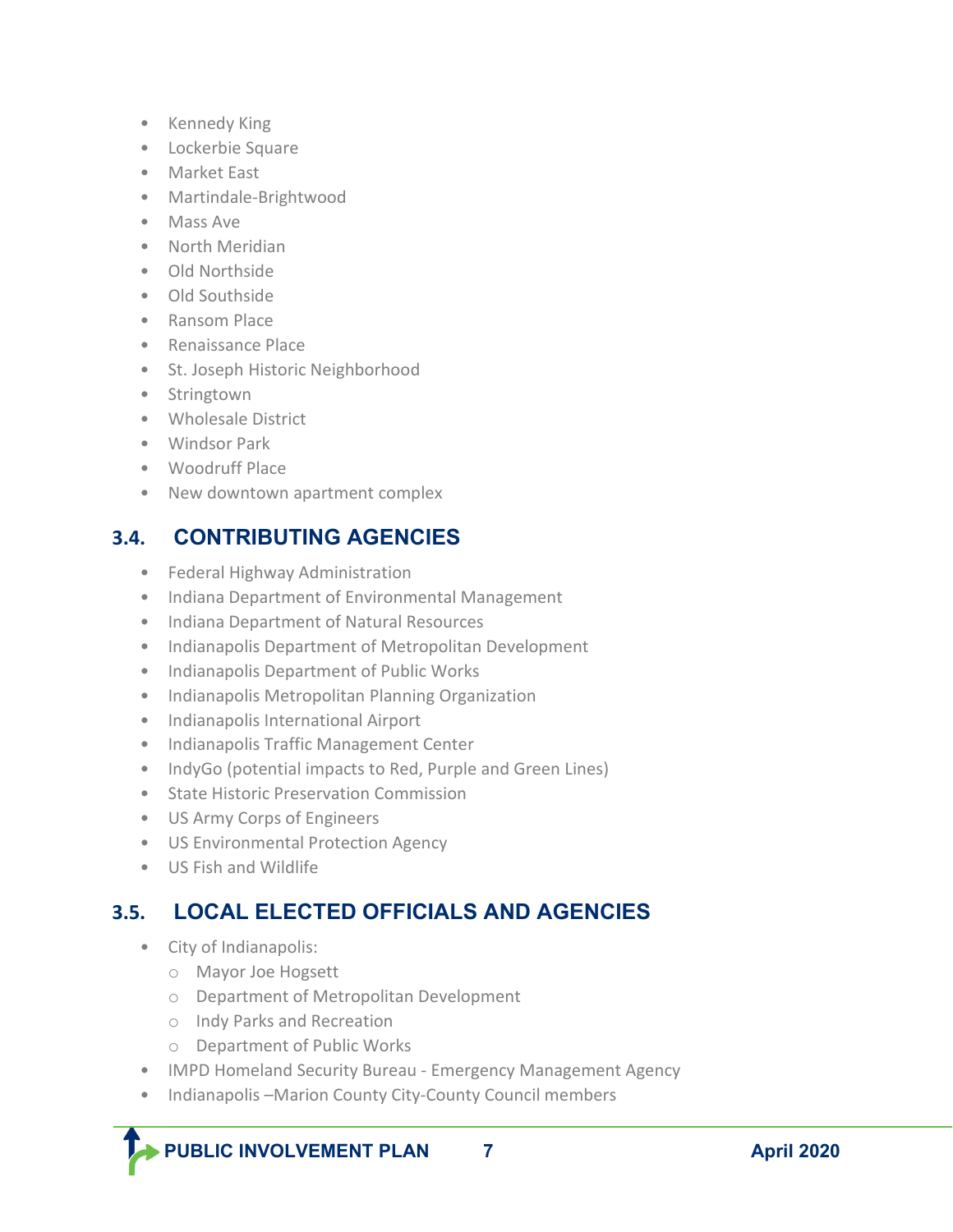- State and federal legislators
- The Indianapolis Historic Preservation Commission

#### <span id="page-10-0"></span>**3.6. BUSINESS, EVENT AND TOURISM ORGANIZATIONS**

- 500 Festival
- American Legion
- ArtsGarden/Arts Council of Indianapolis
- Bankers Life Fieldhouse
- Biltwell Event Center
- Brewers Guild of Indiana
- Buckingham Companies
- Capital Improvement Board
- Circle Centre Mall (Simon Property Group)
- CSX
- Downtown Indy
- Frank & Judy O'Bannon Soccer Park
- Hendricks Commercial Properties
- Hendricks County Economic Development Partnership
- Indiana Convention Center & Lucas Oil Stadium
- Indiana Repertory Theatre
- Indiana State Fairgrounds
- Indiana War Memorials Commission (Soldiers and Sailors Monument)
- Indianapolis City Market
- Indianapolis Cultural Trail
- Indianapolis Indians/Victory Field
- Indianapolis Public Library
- Indianapolis Symphony Orchestra
- Indy Chamber
- Mass Ave Merchants Association
- Mavris Arts & Event Center
- Milhaus
- NCAA
- Old National Center
- Rathskellar
- Stutz Business Center
- The Children's Museum of Indianapolis
- The Crane Bay
- TWG Development
- Visit Indy

j

• White River State Park:

**PUBLIC INVOLVEMENT PLAN** 8 **April 2020**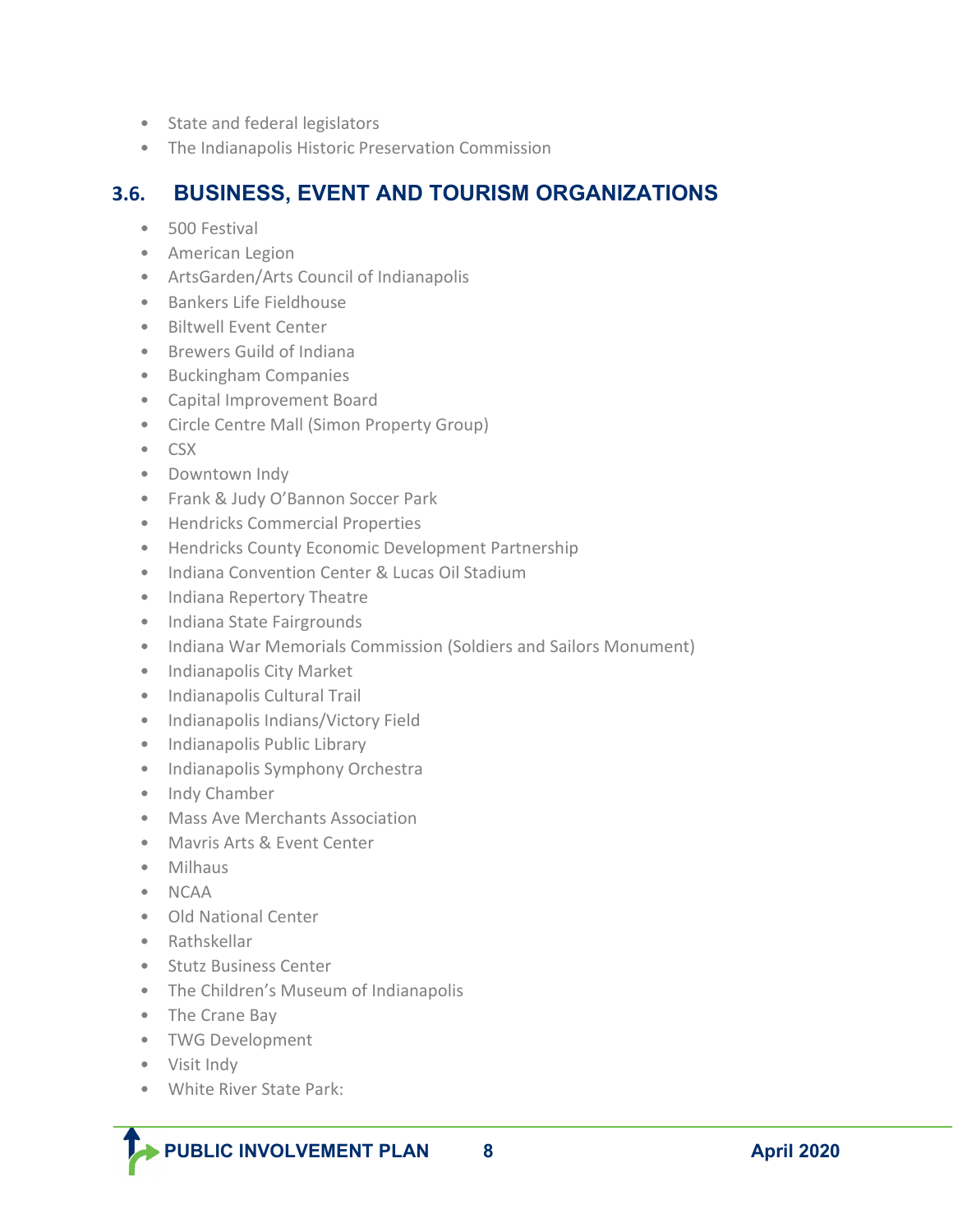- o Indianapolis Zoo
- o Indiana State Museum
- o IMAX Theatre
- o Eiteljorg Museum

## <span id="page-11-0"></span>**3.7. EMERGENCY RESPONDERS AND HOSPITALS**

- Indiana State Police
- Indianapolis Fire Department
- Indianapolis Metropolitan Police Department
- Indianapolis Traffic Management Center
- Riley Hospital for Children at Indiana University Health
- Kindred Hospital Indianapolis
- IU Health Methodist Hospital
- Roudebush VA Medical Center
- Indianapolis Emergency Medical Services
- Hoosier Helpers
- Marion County Public Health Department
- Indiana Department of Homeland Security

## <span id="page-11-1"></span>**3.8. NON-GOVERNMENTAL ORGANIZATIONS AND SPECIAL INTEREST GROUPS**

- Civic organizations (Rotary Clubs, etc.)
- Hoosier Environmental Council
- Local churches and their governing bodies
- Local Initiatives Support Corporation
- Indianapolis Neighborhood Housing Partnership
- Citizens Action Coalition
- Keep Indianapolis Beautiful
- Historic Urban Neighborhoods of Indianapolis
- Indiana Landmarks

## <span id="page-11-2"></span>**3.9. SCHOOLS**

j

- Indianapolis Public Schools
- Charter schools:
	- o Avondale Meadows Academy
	- o Carpe Diem Schools Meridian Campus
	- o Christel House Academy
	- o Holy Cross Central School
	- o Indiana Math and Science Academy South
	- o Indianapolis Lighthouse Charter School

**PUBLIC INVOLVEMENT PLAN** 9 **April 2020**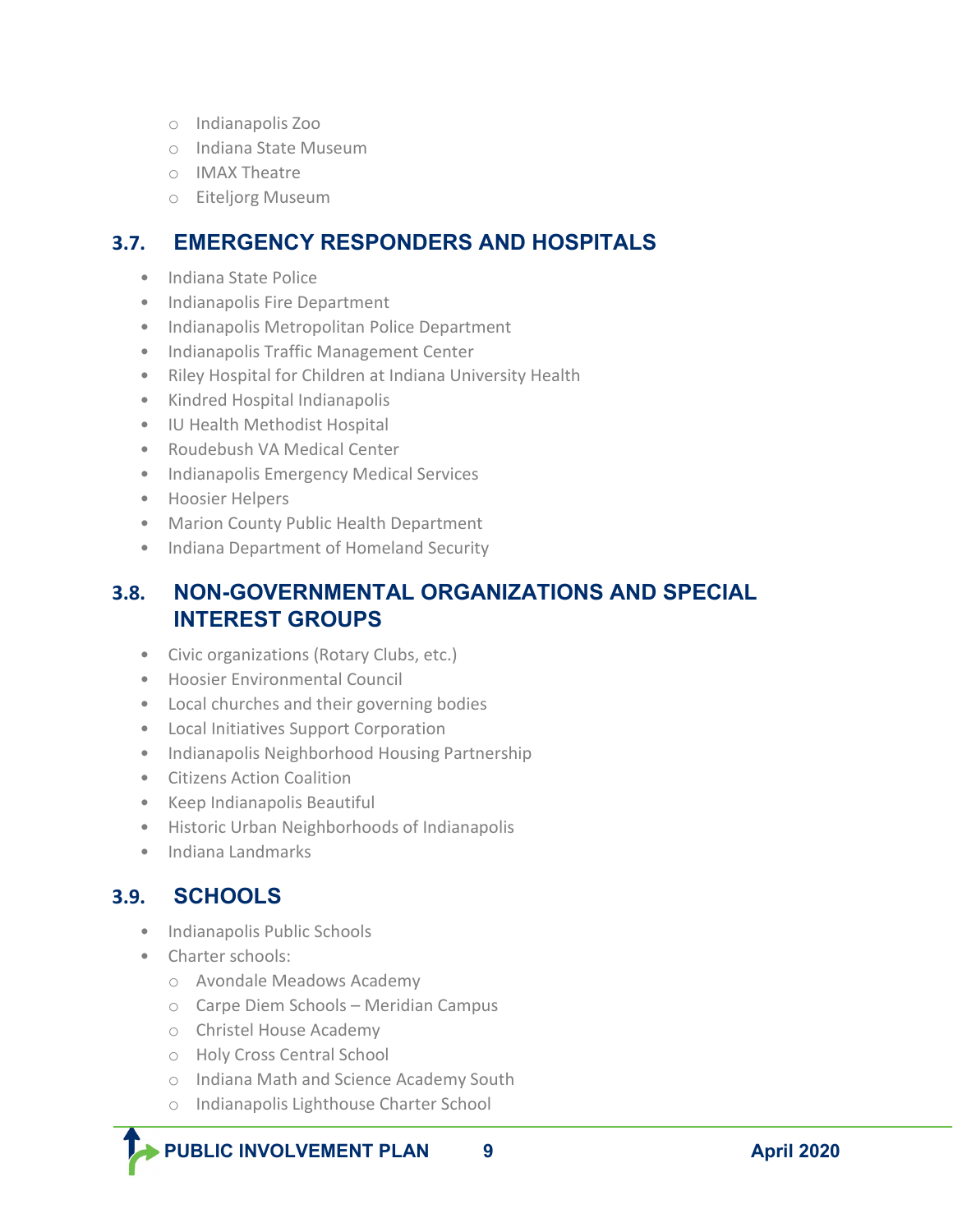- o Indianapolis Metropolitan High School
- o Sense Charter School
- o Paramount School of Excellence
- o The Excel Center for Adult Learners
- o Tindley Schools
- Butler University
- IUPUI
- Ivy Tech Community College
- Marian University
- Martin University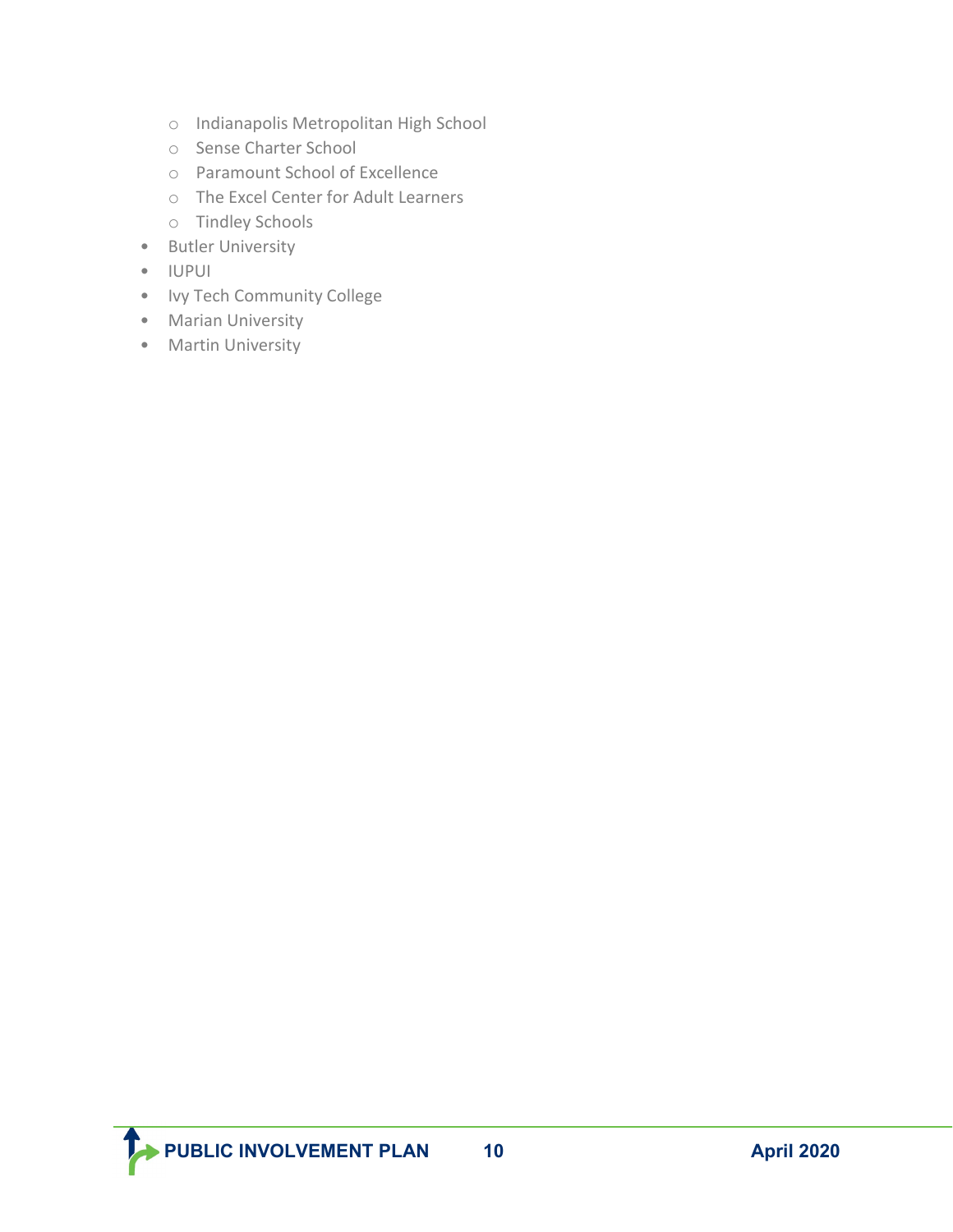# <span id="page-13-0"></span>**4. EDUCATION, OUTREACH AND ENGAGEMENT STRATEGY**

## <span id="page-13-1"></span>**4.1. BRANDING**

Branding and developing key messages for the I-65/I-70 North Split Interchange Reconstruction project is an essential part of public involvement. Branding the project up-front, developing clear and concise messaging, and creating key collateral pieces, is useful in educating stakeholders about the environmental assessment process and collecting their feedback throughout the project development process. Branding and key messaging ensure all communications from INDOT and the project team are consistent.

#### **4.1.1.** NAME, LOGO AND SUPPORTING GRAPHICS





Just as North Split Upgrades represents part of the robust agenda of Governor Eric Holcomb and the people of Indiana, many elements work together to reflect the North Split Upgrades brand. Many of these brand elements are visual, such as colors, typefaces, and photos.

Elements of the logo include:

- Growth Arrow pointing up signifies the continual growth of Indiana.
- Safety "Upgrades" indicates the need to improve safety and travel conditions.
- Aspirational "Progress" signifies innovation and looking to the future.

#### **4.1.2.** KEY MESSAGING

j

The brand is also reflected in the language used to describe this project. Understandability is the primary goal of informational materials regarding the North Split Interchange project and associated programs, which are geared to educate people about this initiative and inform them about how they will be impacted. To that end, all materials on behalf of North Split must adhere to the brand's values and voice.

Clearly articulating the Purpose and Need, and the supporting points, is essential for effectively communicating with stakeholders in a variety of settings.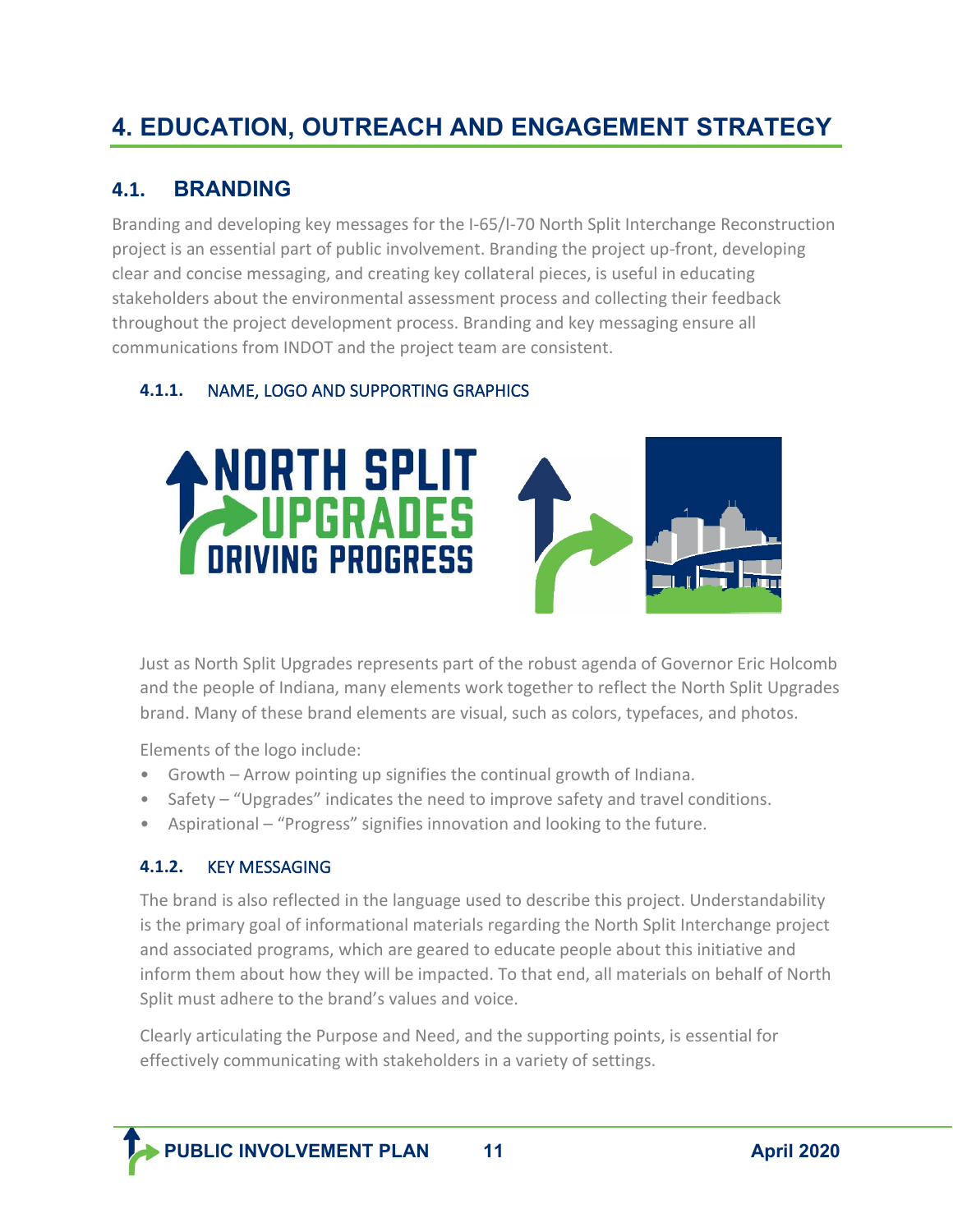Key messages are refined by target audience, including the general public, elected officials, consulting parties, resource agencies, and the media. These key messages will be the basis for content on the website, fact sheet(s), PowerPoint presentations, speeches, social media, and digital media assets.

#### **4.1.3.** OUTREACH MATERIALS

The brand – including the name and logo – is articulated through design, which complements messaging and visually reinforces the tone and personality of the brand. Branded materials for the project include, but are not limited to:

- Project website
- Business system and templates
- Email template
- Fact sheet(s)
- Maps
- Social media accounts
- Digital assets, such as social media content, e-newsletters and text messages
- Project signage
- Advertisements, fliers and/or postcards promoting public meetings
- Reports and environmental submittals
- Meeting signage and display boards
- PowerPoint presentation(s)

## <span id="page-14-0"></span>**4.2. OUTREACH TOOLS**

#### **4.2.1.** PROJECT WEBSITE

Perhaps the most important outreach tool is the project website. A robust website allows stakeholders to access information about the project from anywhere at any time. The website layout reflects the project brand with the branded, custom URL of

#### [www.northsplit.com.](http://www.northsplit.com/)

The website will evolve throughout the study and design process. Sections or tabs on the website may include:

- Facts about the project
- Project maps
- Project schedule
- The Context Sensitive Solutions (CSS) process
- Potential noise barrier identification and benefited receptor surveys
- Information about meetings with key stakeholders and the public, including:
	- o Agendas
	- o Presentations
	- o Handouts

j

**PUBLIC INVOLVEMENT PLAN 12 April 2020** 

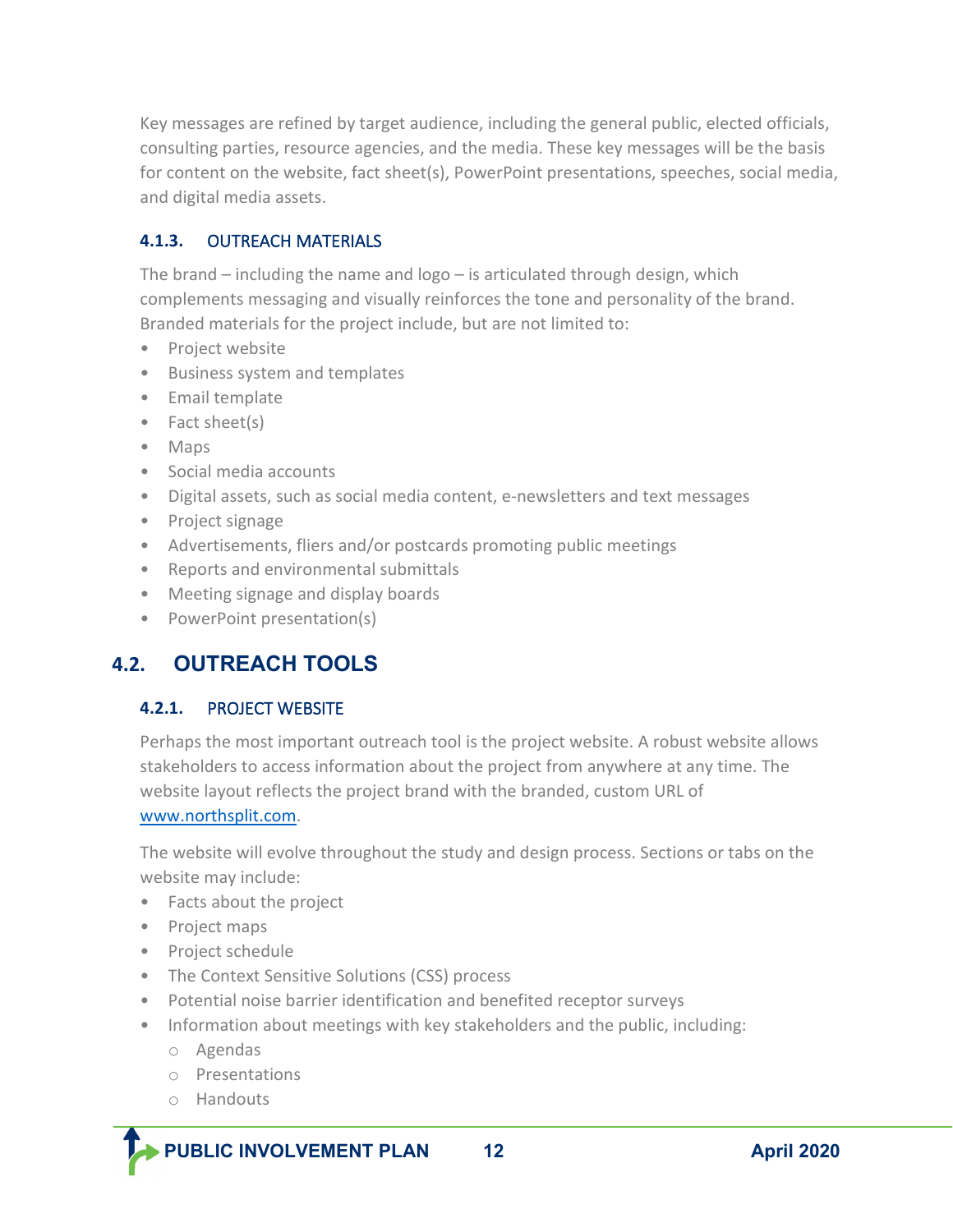- o Meeting summaries
- Frequently Asked Questions
- Graphics, videos and photographs documenting the studies
- Key contact information
- Graphic on home page for stakeholders to sign up for the project e-newsletter and SMS text messaging
- Links to social media accounts
- Links to previous studies, public records and media coverage
- A direct link to email the Project Team

The website is maintained by the Public Involvement Team, with access given to INDOT and HNTB staff and appropriate members of the Project Team. Individuals with access to the site are able to add, edit, and remove content.

The Public Involvement Team works with INDOT to assure emails received through the project website are managed in accordance with the Administrative Record procedures and guidelines outlined in the resident inquiry section of this plan. A monthly analysis of visitors to the website is created for the Project Team at the beginning of each month.

#### **4.2.2.** BUSINESS SYSTEM AND TEMPLATES

To support the project name and brand, all internal and external documents are branded. These items include, but are not limited to:

- Letterhead
- Business cards
- Fliers

j

• Comment cards

- Reports
- PowerPoint
- Name tags
- Table tents

#### **4.2.3.** FACT SHEET(S), MEETING HANDOUTS AND PROJECT TIMELINES

Branded fact sheets are distributed on the website and at public meetings. The fact sheet is an evolving document, with changes made after each key milestone is completed. The fact sheet includes the project timeline, support graphics and infographics, and contact information for the Project Team. The fact sheet is updated at least quarterly and/or before each public meeting.

#### **4.2.4.** MAPS AND DISPLAY BOARDS

Initially, maps include the project area with key landmarks – such state and local roads, parks, bodies of water and schools. These maps will be displayed at public meetings.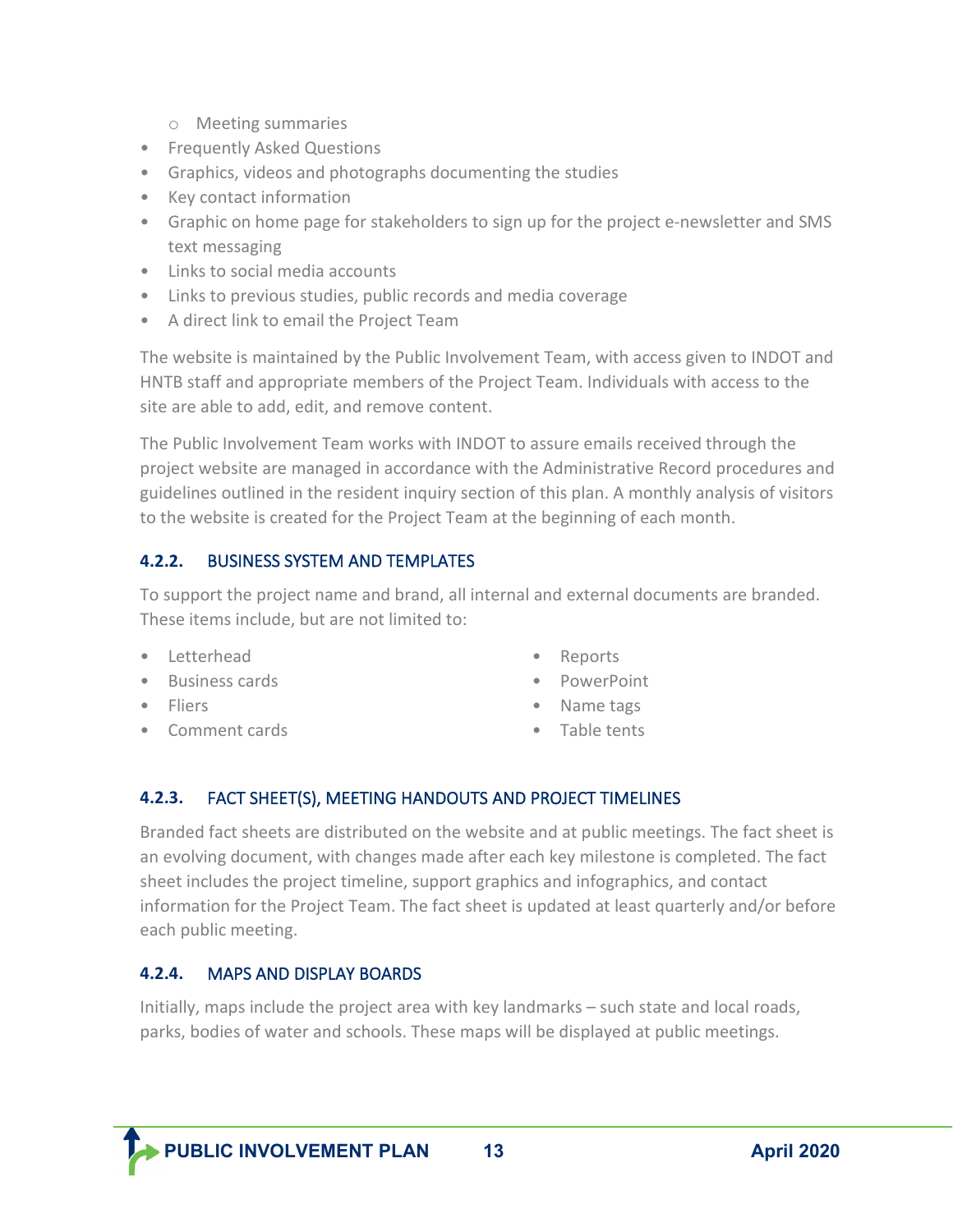#### **4.2.5.** E-NEWSLETTERS AND TEXT MESSAGING

Two inexpensive ways to proactively communicate with key stakeholders are e-newsletters and SMS text messaging. Both require that users opt-in and subscribe, so there is a focus on promoting these options at public meetings, on the website, on social media, and in the media. The plan for the e-newsletters is coordinated with the social media plan, ensuring messaging is consistent across all outreach materials and the public is aware of the various ways to receive project updates.

#### **4.2.6.** POWERPOINT PRESENTATIONS

A branded PowerPoint template and a general slide deck for this project serve as the basis for all public presentations. The Public Involvement Team maintains the PowerPoint, updating and sharing it with key team members as milestones approach.

Team members who schedule presentations coordinate with the Public Involvement Team to customize the presentation without changing its core content. At least one week will be requested for the Public Involvement Team to review new presentation content.

All PowerPoint presentations are filed on ProjectWise to become part of the Administrative Record.

## <span id="page-16-0"></span>**4.3. MEDIA RELATIONS COMMUNICATIONS PROTOCOL**

A robust media relations plan is an integral part of the project. A proactive, continuous flow of information through the news media is a highly-effective, low-cost part of building awareness, understanding, engagement, and support as the study advances.

The Project Team provides information that helps community leaders and residents better understand the project's purpose, required elements, decision points, and timeline.

The Project Team works closely with reporters and media outlets in central Indiana, providing information to keep stakeholders informed and engaged. This strategy relies on building upon existing relationships– while cultivating new ones – and providing accurate details and regular updates to newspapers, television stations, radio stations, and online publications throughout central Indiana.

Media outlets (reporters, photographers, and editors) are the targets of communications efforts to help reach numerous key audiences and stakeholders.

#### **4.3.1.** LOCAL AND REGIONAL MEDIA

Media relations efforts focus on reaching outlets in the Indianapolis Metropolitan Statistical Area (MSA), an area defined by the U.S. Census Bureau based on employment and commuting patterns in and around the city of Indianapolis. This area includes cities and towns in Marion, Hamilton, Hancock, Hendricks, Johnson, Morgan, Boone, Shelby, Putnam,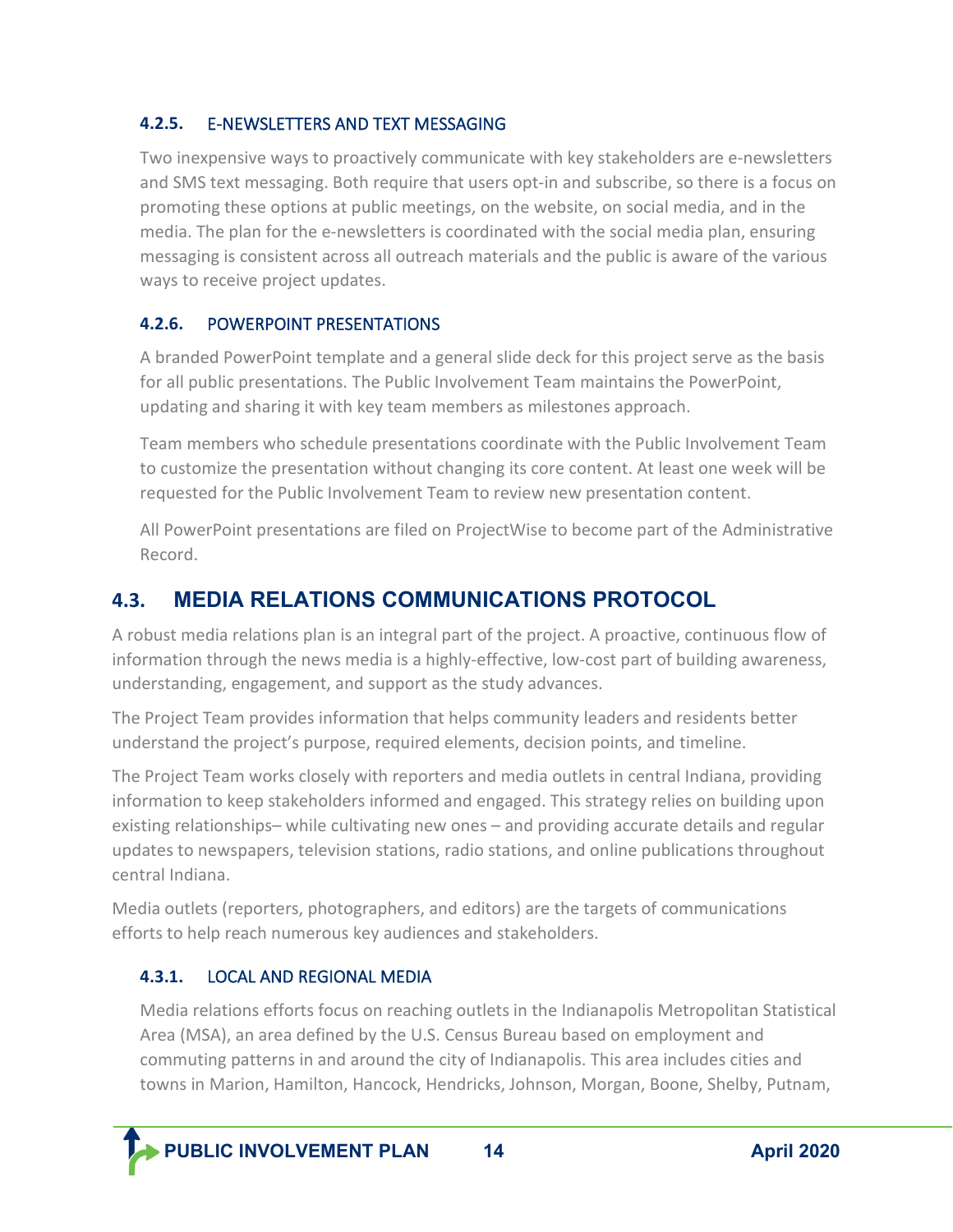and Brown Counties. Targeting not only Marion County, but also surrounding counties, allows the Project Team to reach commuters who may travel through the North Split.

A complete media database has been compiled that includes local media for targeted communications. The database includes preferred points of contact, phone numbers, and email addresses.

Targeted outlets include, but are not limited to:

- Marion County
	- o Broad Ripple Community Newsletter
	- o WRTV-TV
	- o WZPL-FM
	- o WKLU-FM
	- o WTTS- FM
	- o WFMS-FM
	- o WIBC-FM
	- o WLHK-FM
	- o WFYI-FM
	- o Eastside Voice
	- o Franklin Township Informer
	- o Indianapolis Business Journal
	- o Indianapolis Monthly
	- o Speedway Town Press
	- o Southside Times
	- o The Indianapolis Recorder
	- o The Indianapolis Star
	- o Urban Times
	- o UrbanIndy.co
	- o West Side Community News
	- o WTHR-TV
	- o WXIN-TV
	- o WISH-TV
- Statewide
	- o Building Indiana
	- o Inside Indiana Business
	- o La Voz de Indiana
	- o Network Indiana
- Hamilton County

j

- o Current in Carmel
- o Current in Fishers
- o Current in Noblesville

**PUBLIC INVOLVEMENT PLAN 15 April 2020**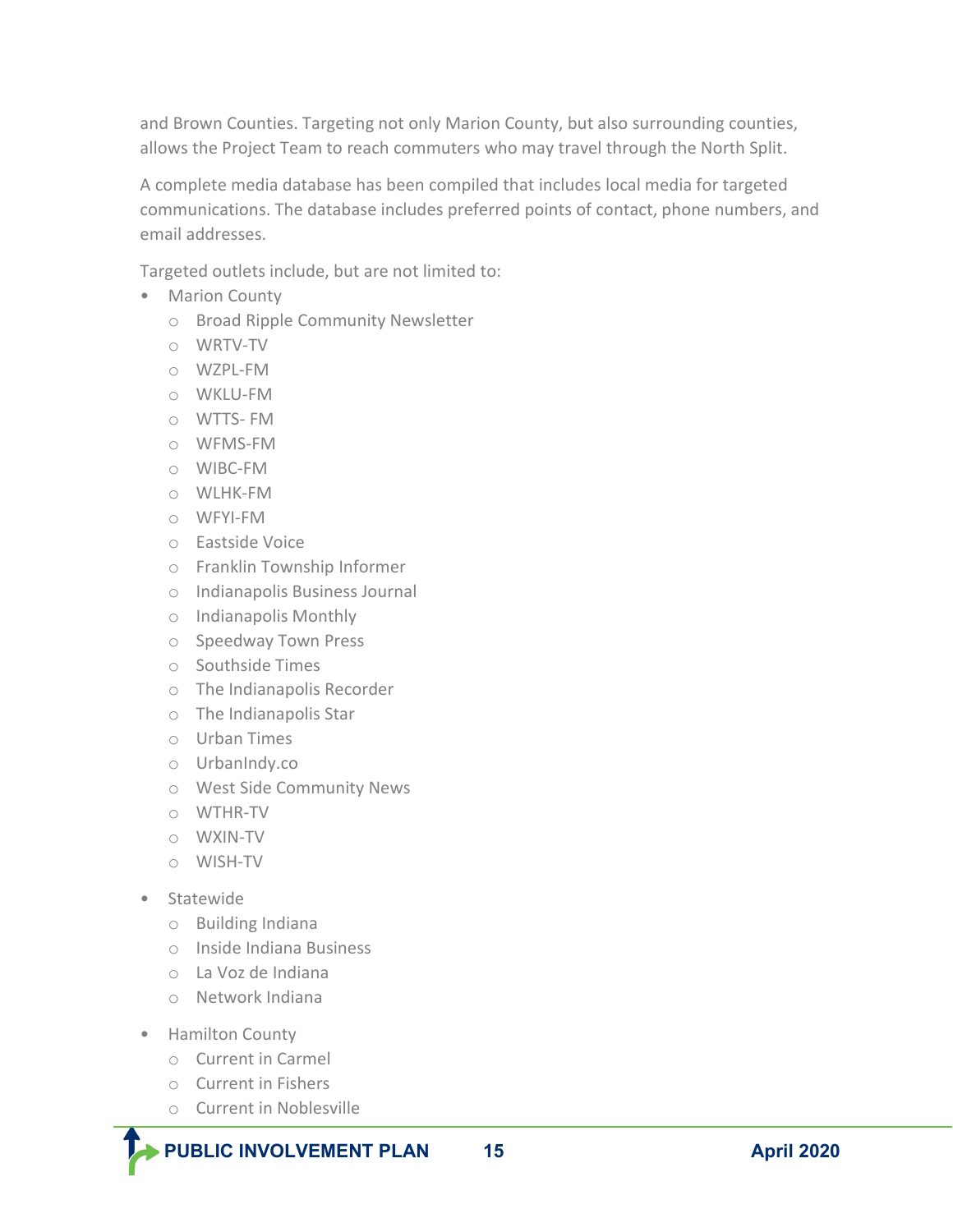- o Current in Westfield
- o The Times
- Hancock County
	- o Fortville-McCordsville Reporter
	- o Greenfield Daily Reporter
- Hendricks County
	- o Hendricks County Flyer
	- o Westside Flyer
- Johnson County
	- o Daily Journal
	- o Greenwood Challenger
	- o Times-Post
- Morgan County
	- o The Mooresville/Decatur Times
	- o The Reporter-Times
- Boone County
	- o Current in Zionsville
	- o Lebanon Reporter
	- o Zionsville Times-Sentinel
- Shelby County

j

o Shelbyville News

#### **4.3.2.** TACTICS AND DELIVERABLES

Tactics and deliverables include:

- Creating and updating a local media database
- Developing a media relations plan, including a media relations calendar for the year
- Creating a news release template and standards for external communications
- Gathering visuals (photos, videos, etc.) to support media pitches
- Identifying and training a project spokesperson(s)
- Engaging with key media members to educate and build support
- Drafting key messaging for approval by leaders of the Project Team and INDOT, including key project milestones, talking points for all public/media events
- Providing media training for key Project Team members
- Drafting and distributing news releases and advisories
- Providing routine updates on the project, including regular media availabilities, when appropriate
- Monitoring and reporting on media coverage

 **PUBLIC INVOLVEMENT PLAN 16 April 2020**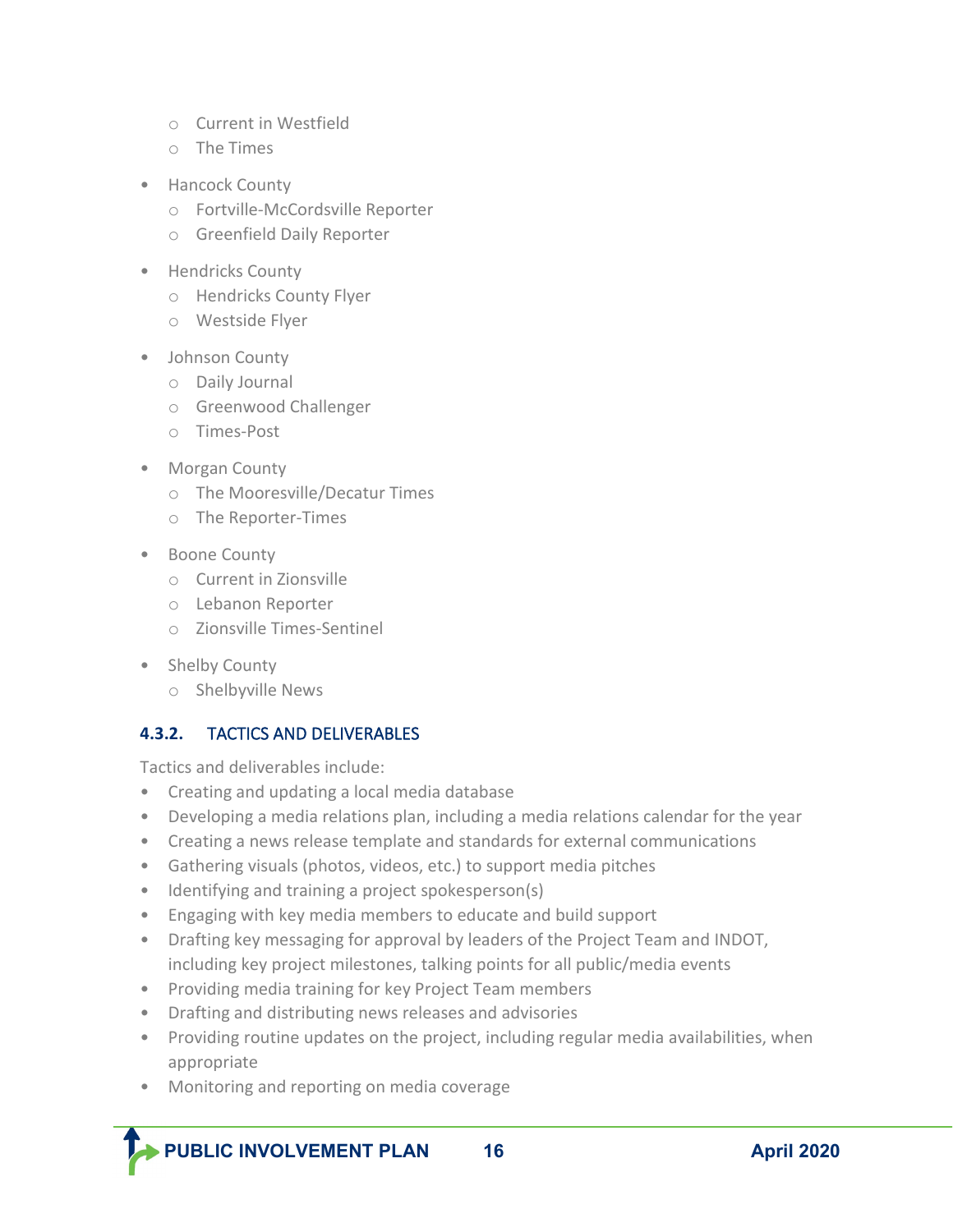#### **4.3.3.** PROJECT SPOKESPERSON(S)

Identifying a clear, consistent and trusted voice for the project is an essential part of developing trust, understanding and support of members of the local media and community stakeholders.

INDOT serves as the primary media liaison to proactively share project information, respond to media inquiries/requests and meet the communications needs of the project.

All media requests should be directed to Scott Manning and Andy Dietrick at INDOT to ensure consistency in messaging. INDOT will either respond or, if a member of the Project Team is needed, contact Borshoff to coordinate a response. All requests and responses will be shared with leaders of the Project Team and appropriate communications directors for INDOT in advance of the response.

## <span id="page-19-0"></span>**4.4. SOCIAL MEDIA**

With the demand for 24-hour access to information, residents expect social media to be a utilized communications tool to relay information about today's infrastructure projects. Pew Research reveals that more than 60 percent of people turn to social media to get their news.

Social media engages key stakeholder groups and provides messaging that's fast and easy for them to share with their followers. And, recent Environmental Justice outreach reveals that social media is an effective way to reach Hispanic residents who access information via their mobile phones.

Social media channels are carefully monitored, with approved responses posted in a timely fashion and tracked in the public inquiry log.

#### **4.4.1.** SOCIAL MEDIA CHANNELS

Initially, the team plans to launch Facebook and Twitter accounts. Those channels are:

Facebook – North Split

Twitter – North Split

#### **4.4.2.** REACHING KEY STAKEHOLDERS

Social media is used to engage local and regional stakeholders, educating them about the project, alerting them to public meetings, and building support for the development and financing of the project.

Key benefits include:

- Providing direct, timely and accurate information about the project
- Reaching people who are not engaged with traditional news outlets or interested in attending public meetings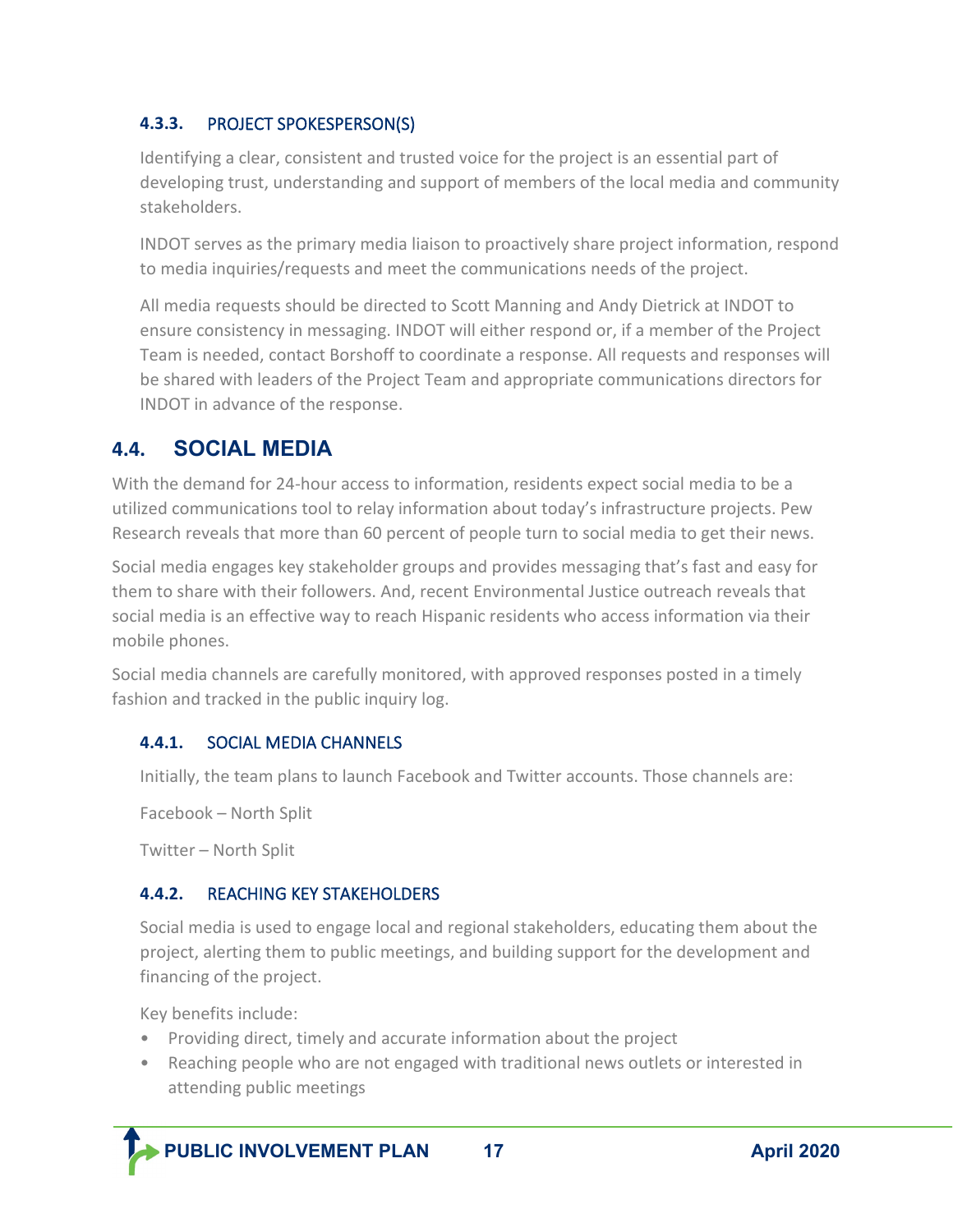- Reaching motorists and businesses who travel the North Split often, but do not live in central Indiana
- Creating a "listening" portal to gauge public concerns or frustrations before they bubble up through other channels
- Providing a low-cost, effective means of interacting with stakeholders.

#### **4.4.3.** TACTICS AND DELIVERABLES

Facebook and Twitter are the primary channels for engagement, but the Public Involvement Team will consider future social channels as the project advances. Tactics and deliverables include:

- Securing and developing social media channels (Facebook and Twitter)
- Developing a social media plan, including a monthly posting schedule/calendar
- Building followers among existing local and regional groups, with targeted posts, likes, etc.
- Preparing and posting content (four to six times a month, more around public meetings)
- Monitoring and responding to relevant posts
- Developing visuals (photos, illustrations, video clips) to support posts and build engagement
- Providing social media analytics on a monthly basis to track progress and engagement
- Coordinating with INDOT's Office of Communications and Greenfield District social media managers for content interaction.

#### **4.4.4.** CONTENT

In addition to providing an overview of the project and outlining a timeline and expectations, social media is used to promote and support public meetings and key milestones.

Examples of additional content include:

- Project updates
- Media-produced content about the project
- Information about neighborhood and public meetings
- Stories relating to similar infrastructure projects
- Videos, photographs, and renderings produced during the project

#### **4.4.5.** PROTOCOL

j

Social media accounts were launched in March 2018. The Public Involvement Team develops a social media plan each month, which includes protocols for how posts are tracked and comments responded to. Posts and public comments will be documented according to the procedures for the Administrative Record.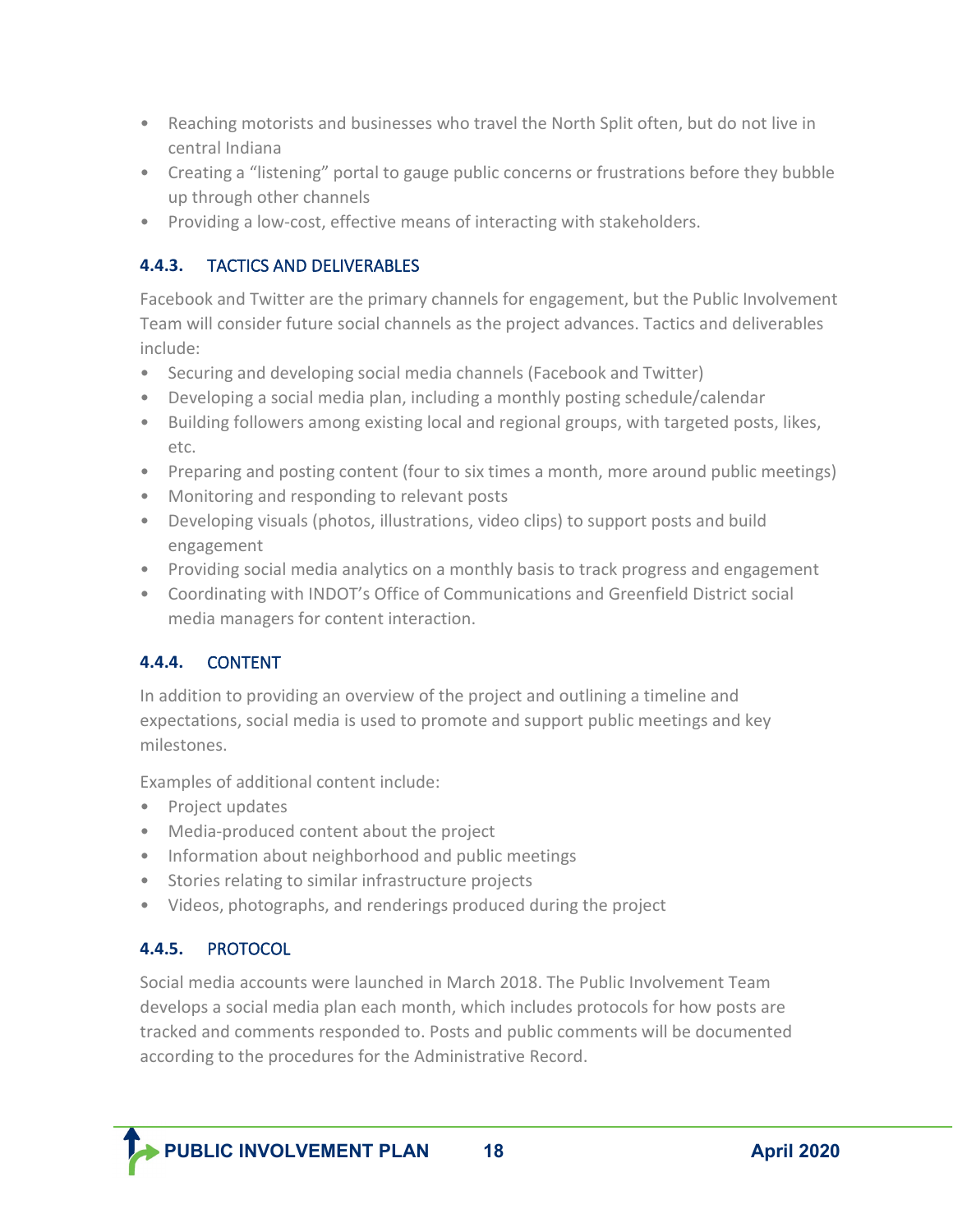Approved messaging is used to respond to posts on social media. Responses not included in the pre-approved messaging are shared in advance with project leaders for their approval.

Social media channels are closely monitored. Any posts that include profanity, nudity, depictions of violence, threatening language, inappropriate, or indecent content are removed.

## <span id="page-21-0"></span>**4.5. PROPERTY OWNER CONTACT**

#### **4.5.1.** PROACTIVE PROPERTY OWNER CONTACT – PHONE/EMAIL

The team developed a stakeholder database to connect with neighborhood representatives via phone/email when necessary regarding impacts to individual properties. All contact via phone and email is documented for the Administrative Record.

#### **4.5.2.** PROACTIVE PROPERTY OWNER CONTACT – LETTERS/POSTCARDS

The team will proactively reach out to residents and businesses at selected key milestones in the study process via mailed letter/postcards. The team will develop a stakeholder database and use it to connect with individual property owners/residents through the United States Postal Service Every Day Direct Mail service.

#### **4.5.3.** REACTIVE PROPERTY OWNER CONTACT – INQUIRY DATABASE

The team maintains an inquiry database, routing and coordinating responses from the Project Team via email or phone. A monthly report is assembled with all public inquiries, including property owner/resident inquiries.

#### **4.5.4.** REACTIVE PROPERTY OWNER CONTACT – INDOT4U

In addition, the Project Team receives, monitors and responds to regular reports from INDOT's Transportations Services Call Center, or INDOT4U. Customer inquiries can be submitted online at [www.indot4u.com,](http://www.indot4u.com/) via phone at 855-indot4u (855-463-6848), or via email at [indot@indot.in.gov.](mailto:indot@indot.in.gov)

Requests for information from property owners will be handled according to the policies outlined in the Internal and External Communications Protocols portion of this plan.

## <span id="page-21-1"></span>**4.6. ENVIRONMENTAL JUSTICE**

Minority and/or low-income populations or communities identified through public involvement activities will be considered as a part of the EJ analysis. Public involvement is necessary to help identify small clusters or dispersed populations that may not be identifiable with Census data. Public involvement that engages all members of the community is vital to the project's success, meeting FHWA and INDOT requirements for full and fair participation by all individuals. These efforts will be thoroughly documented as part of the EA.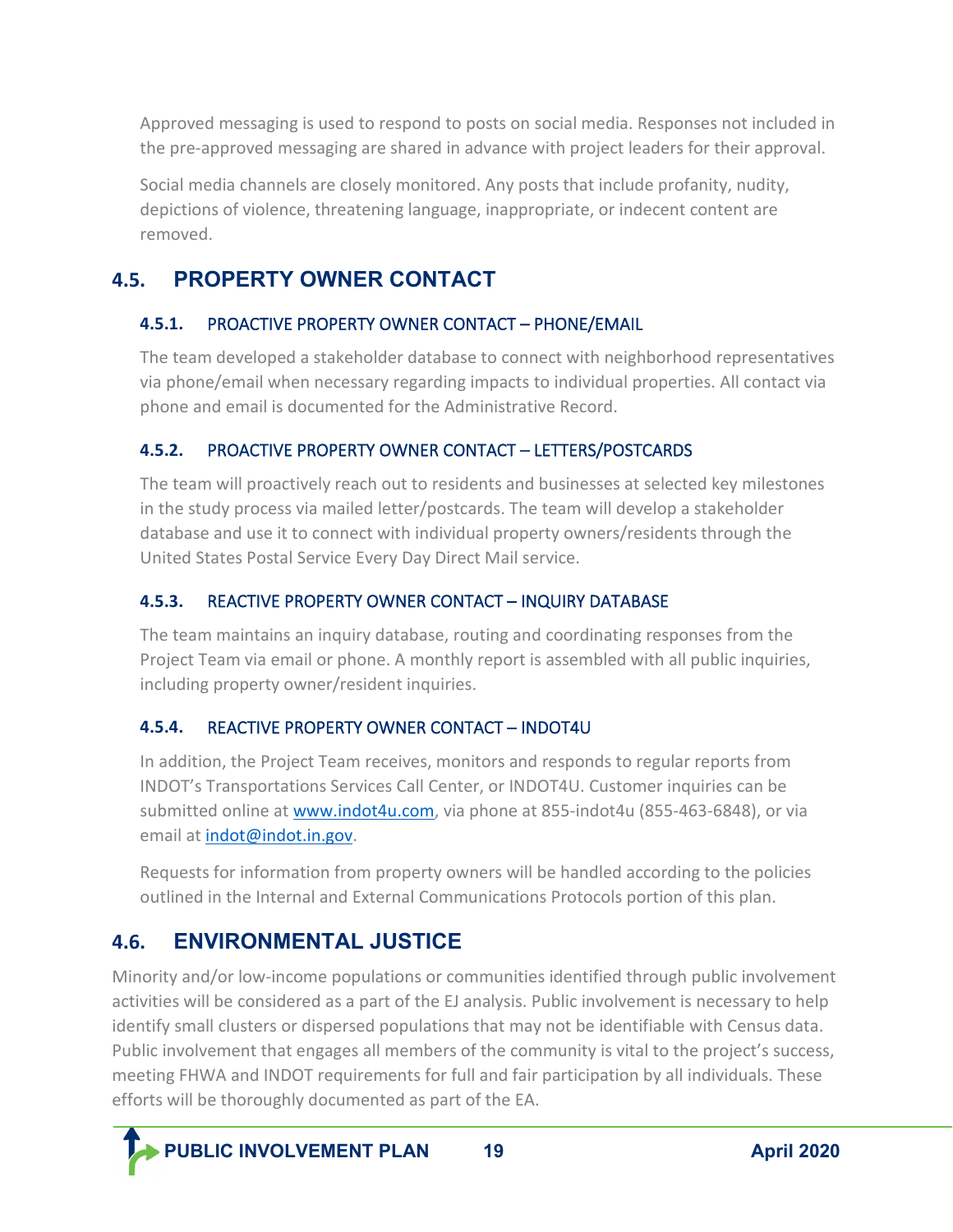Environmental Justice outreach includes specific measures to identify and engage neighborhoods or communities where minority or low-income populations may be concentrated. These efforts may include EJ-related surveys, targeted stakeholder interviews, and neighborhood meetings, as well as small group presentations and on-demand meetings in churches, community centers, and local schools.

By committing to this breadth of public involvement, concerns from EJ communities can be more effectively integrated into the project development process, which meets the basic intent of providing "full and fair participation by all potentially affected communities in the transportation decision making process," as stated in the DOT's Environmental Justice Strategy (March 2, 2012). The integration of these activities will also "provide meaningful opportunities for public involvement by members of minority populations and low-income populations" (U.S. DOT Environmental Justice Order 5610.2(a)).

The North Split public survey, which was available from July 17, 2019, to August 31, 2019, aimed to determine potential impacts and benefits of the North Split project, especially those to low-income and minority individuals. The information collected via that survey is used in the environmental justice analysis for the project.

## <span id="page-22-0"></span>**4.7. ADVISORY COMMITTEES**

#### **4.7.1.** COMMUNITY ADVISORY COMMITTEE

The team established a Community Advisory Committee (CAC) to discuss the project's progress and decisions. The CAC is comprised of more than 50 individuals and/or organizations, including, but not limited to:

- Civic organizations
- Businesses and large employers
- Advocates for minority groups
- Advocates for low-income populations
- Environmental interest groups

and pedestrians • Delegates selected by elected representatives

• Facility users, incl. freight, bicyclists

- Religious leaders
- Education leaders

• Residents

j

The CAC met to gain stakeholder feedback, identify and resolve local concerns, and build community support during the decision-making process. It is an effective means of addressing specific issues and hearing a variety of stakeholder views.

CAC meetings are scheduled at key project milestones, including:

- Early 2018 Begin of NEPA study
- May 2018 System-Level Analysis
- Fall 2018 Preliminary project-level alternative or alternatives carried forward for more detailed study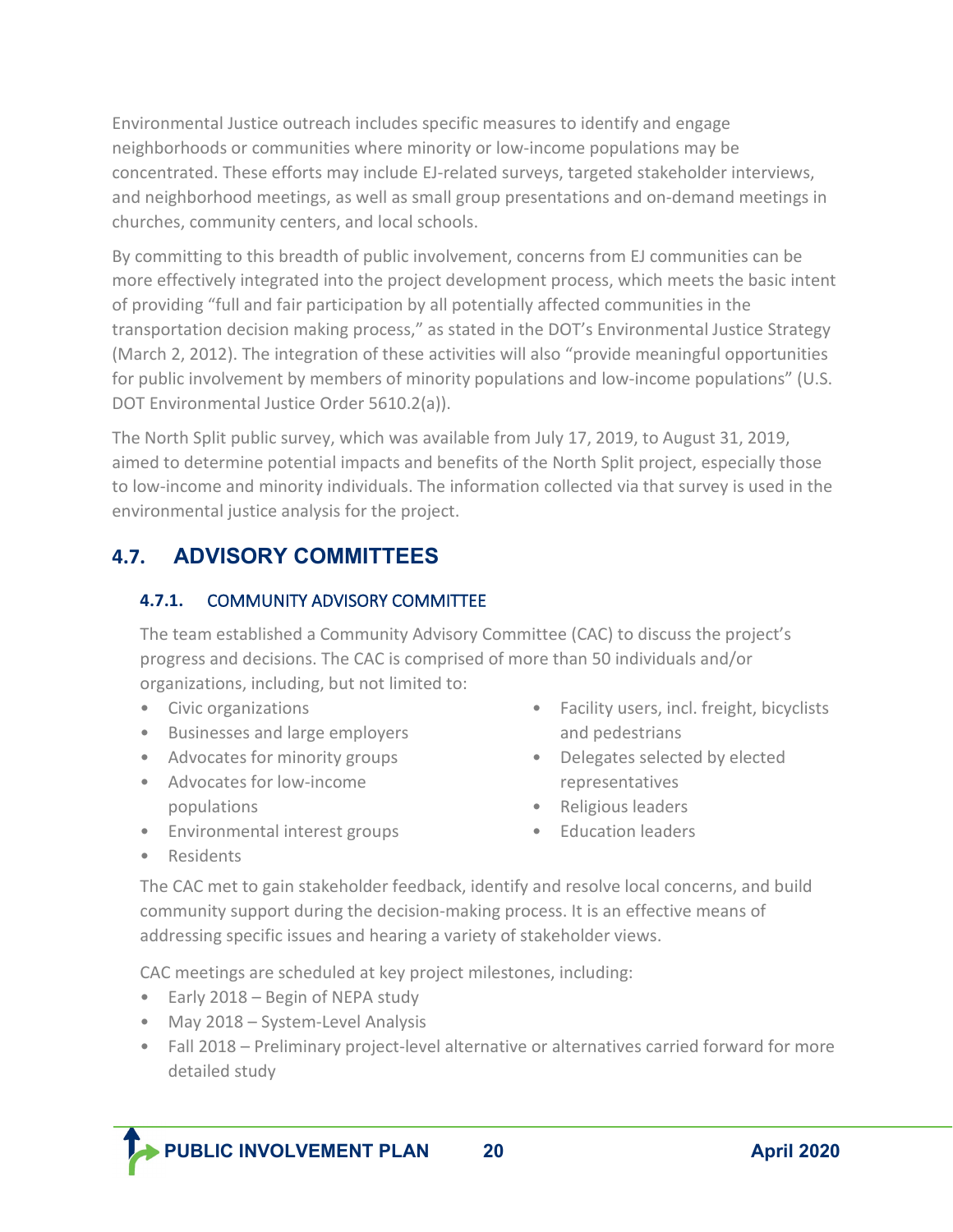- Summer 2019 Refined preliminary preferred alternative, the CSS process and the public survey
- Early 2020 Project update and proposed mitigation
- Mid 2020 Final preferred alternative and Public Hearing
- Late 2020 Prior to construction

While not advertised as public meetings or presentations, non-CAC members are permitted to observe the meetings. Non-members will be given the opportunity to comment and ask questions at the end of the meetings.

At the first CAC meeting, a handout was distributed with purpose of a CAC, guidelines on how CACs are established, requirements of CAC members, and additional information pertinent to the formation of CACs.

Meeting minutes are shared with CAC members, and more general meeting summaries are posted on the project website [www.northsplit.com.](http://www.northsplit.com/)

#### **4.7.2.** ENVIRONMENTAL JUSTICE (EJ) WORKING GROUP

The Environmental Justice (EJ) Working Group was formed to advise the project team on elements of the project that may impact minority and low-income residents. The overarching goal is to focus on EJ community concerns, identify potential EJ communities, determine the best outreach methods for those individuals, and identity possible impacts. EJ Working Group members include government representatives, low-income advocates, minority organizations, and representatives from all affected EJ block groups.

EJ Working Group members were told to expect five to six meetings to be held near key milestones of the project. Topics of the first three meetings are described below:

• Spring 2018 – Project overview, role of EJ Working Group, System-Level Analysis of Downtown Interstates Report, EJ and NEPA process overview, breakout session for feedback on potential additions to the EJ Working Group and how to reach EJ populations

• Fall 2018 – EJ and NEPA review, Public involvement summary, Review of Targeted EJ Outreach Plan, North Split Interchange Alternatives Screening Report

• Summer 2019 – Project update, Refined Preliminary Preferred Alternative, Context Sensitive Solutions (CSS), public survey, group exercise on promotion of public survey

#### **4.7.3.** SECTION 106 CONSULTING PARTIES

Section 106 of the National Historic Preservation Act of 1966 (NHPA) requires consideration of historic preservation for any project receiving federal funding. Federal agencies must give Consulting Parties – key stakeholders with a tie to historic preservation –an opportunity to comment on such projects prior to the agency's decision on them.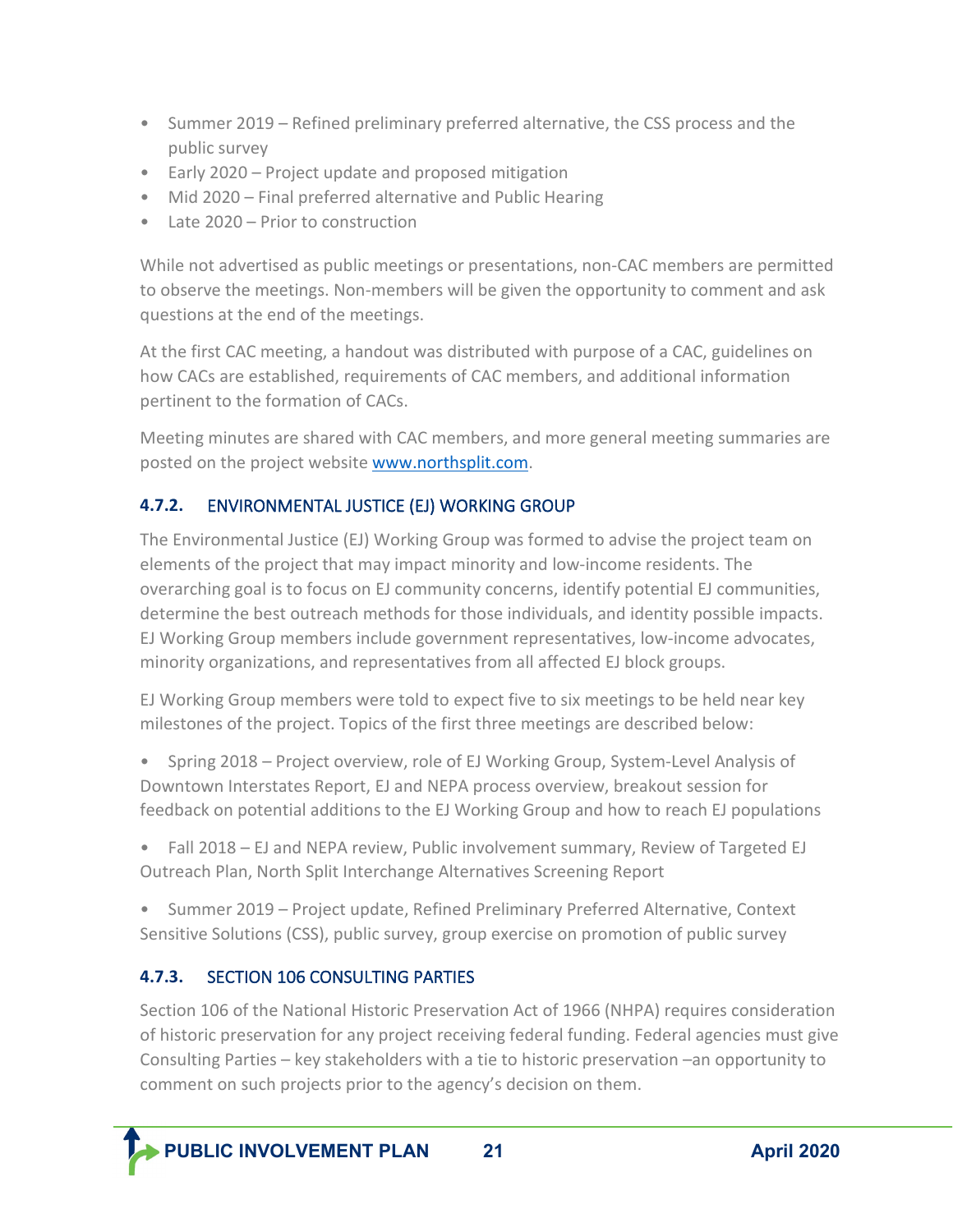Section 106 review encourages, but does not mandate, preservation. Sometimes there is no way to construct a project without affecting historic properties. If there is an adverse effect to historic properties, the Project Team will work with the Consulting Parties on a Memorandum of Agreement about how effects to those properties will be mitigated.

Consulting Parties are expected to meet up to eight times through March 2020. Meeting minutes and presentation slides are sent to the Consulting Parties following each meeting.

#### **4.7.4.** RESOURCE AGENCY MEETINGS

Conducting the environmental process on a project of this size requires coordination and cooperation with many state, local, and Federal resource and permitting agencies. Given the potential impact the environment, neighborhoods, businesses, recreational lands, and historic properties, these organizations provide critical input on nearly every aspect of the project.

Resource agencies may include:

- Federal Aviation Administration
- Federal Highway Administration
- Indiana Department of Environmental Management
- Indiana Department of Homeland **Security**
- Indiana Department of Natural Resources
- Indiana Geological Survey
- National Park Service
- US Army Corps of Engineers
- US Department of Energy
- US Department of Housing and Urban Development
- US Department of Interior
- US Environmental Protection Agency
- US Fish and Wildlife Service
- US Forest Service

• INDOT

j

The resource agencies meet at strategic points throughout the project, and meeting minutes are distributed to the resource agencies. The resource agencies met in November 2017, May 2018, and October 2018.

#### **4.7.5.** EMERGENCY RESPONDERS

An important group of stakeholders who will provide essential feedback on maintenance of traffic plans is emergency responders. The Project Team first met with this group in October 2018 to discuss the Alternatives Screening Report. Additional meetings will be held prior to and during construction.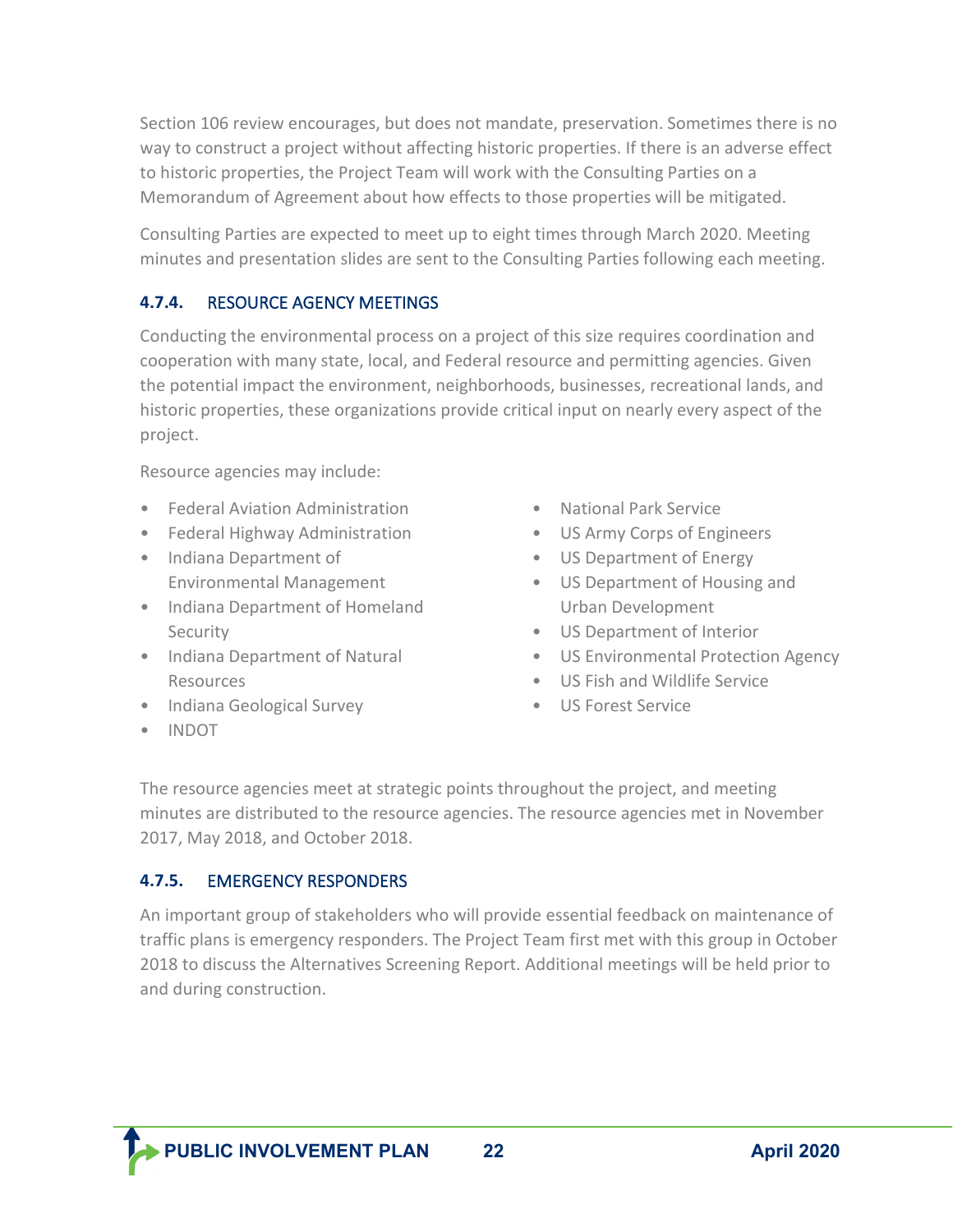#### **4.7.6.** TRANSPORTATION AND LOGISTICS

Another important group of stakeholders that can have a significant impact on the project are local transportation and logistics organizations. The Project Team will update these organizations on the project's progress regularly as the project advances.

## <span id="page-25-0"></span>**4.8. PUBLIC MEETINGS**

Educating residents and collecting public input is very important for the I-65/I-70 North Split Interchange Reconstruction project. The Project Team will host public meetings at key project milestones to keep the public engaged and to gather public feedback.

#### **4.8.1.** KEY MILESTONES

Public meetings are proposed for the following key milestones in the North Split project:

- May 2018 Open house about the System-Level Analysis
- Fall 2018 Open house about the Alternatives Screening Report, preliminary projectlevel alternative carried forward for more detailed study
- Fall 2018 Project Level Screening Report, preferred alternative moves forward for further analysis
- Spring 2019 CSS process begins
- Summer 2019 Alternatives are refined, CSS round 2 workshops are held, and the public survey is launched
- Fall 2019 The Traffic Noise Technical Report is published, noise neighborhood meetings are held, and noise surveys are mailed to benefited receptors
- Early 2020 Project update is provided and the results of the CSS process are presented
- Mid 2020 Final preferred alternative is presented at a Public Hearing; Environmental Assessment completed; final contractor proposals submitted; and INDOT selects winning contractor team
- Late 2020 Construction may begin

#### **4.8.2.** MEETING FORMAT

j

Each public meeting will be held in a public space that is accessible and provides free parking and/or proximity to a bus route when possible.

During each of the public meetings, the public will have an opportunity to get project information regarding the project details to date and to ask questions. Spanish-language interpretation will be available upon request. This will be promoted by public notices in Spanish-language newspapers.

Opportunities to give input and comments will also be available at all public meetings. Meetings will be an open house format with various stations focused on topics or elements of the project. The goal is to provide interactive exercises to gain input while also allowing the public to ask questions of the Project Team.

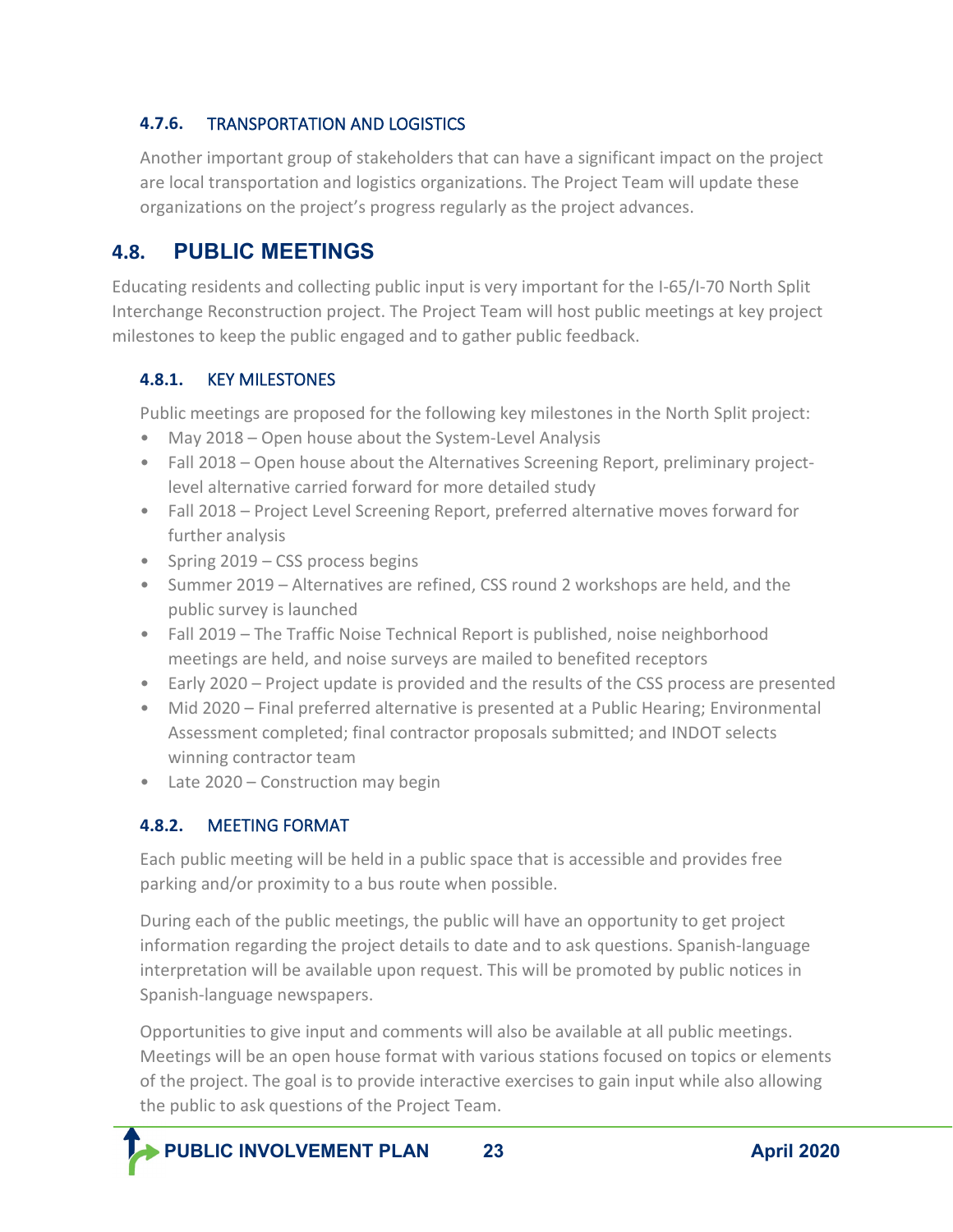Public meetings could include the following stations:

- Welcome station Sign in, collect handouts, information on how to stay informed (website/webpage, social media), and place to provided general feedback
- Overview station General information about the overall project including schedule, process, funding, and next steps
- Context analysis station Base map (existing conditions shown) exercise where attendees can identify areas of interest
- Route identification and alternative analysis station Large base maps where attendees can identify and/or provide feedback about potential travel routes

#### **4.8.3.** PUBLIC INVOLVEMENT DELIVERABLES

- Planning and logistics
- Agendas and run-of-show for the meetings
- Directional signage and parking signs, when necessary
- Display boards
- PowerPoint presentations, which will be posted on the public website
- Handouts/brochures, which will be posted on the public website
- Comment sheets, and surveys
- Interactive displays, whenever possible and appropriate
- Follow Our Progress cards that allow the team to sign residents up for the e-newsletter and text messaging program, and publicize the website URL and potential social media channels
- Preparation document for INDOT and the Project Team, including updated key messages and answers to frequently asked questions
- Meeting attendance and sign-in coordination
- Meeting minutes, which will be posted on the public website

#### **4.8.4.** PUBLIC MEETING AND LEGAL NOTICES

In addition to using all tools supporting the project, the Public Involvement Team works with INDOT to promote public meetings via agency ListServes, social media accounts, media relations, and websites.

All public meetings are advertised according to federal guidelines. These paid advertisements typically run in the Classifieds section of newspapers.

\*In accordance with FHWA and INDOT guidelines, a formal public hearing format will be used to present and collect feedback about the Environmental Assessment.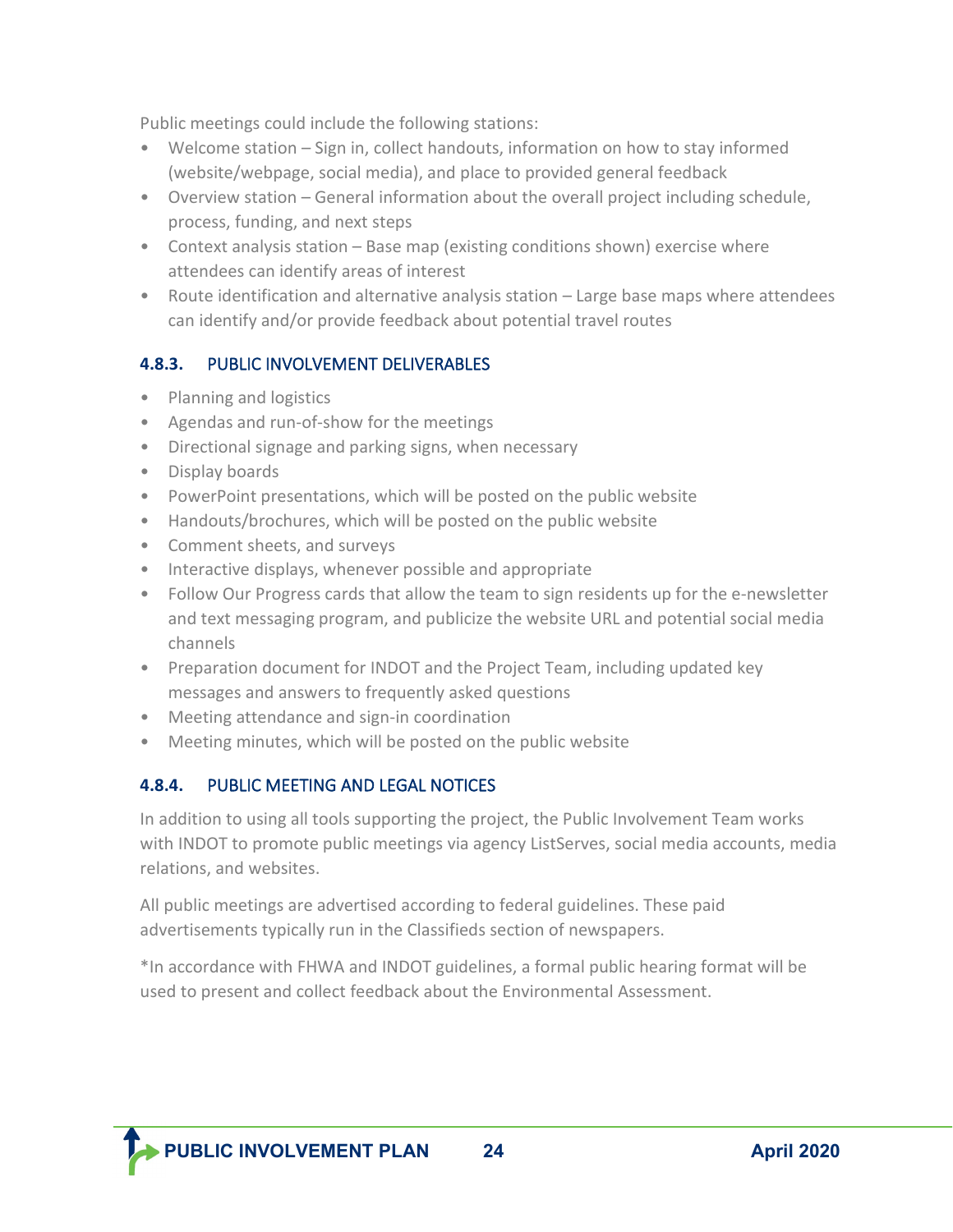## <span id="page-27-0"></span>**4.9. REACTIVE REQUESTS FOR PRESENTATIONS**

#### **4.9.1.** PROTOCOL

All communication on behalf of the North Split Project is limited to approved, project speakers to ensure controlled, consistent messaging for the project.

Identifying a clear, consistent, and trusted voice for the project is an essential part of developing trust, understanding, and support of the local media, residents, and community stakeholders.

INDOT serves as the primary project media liaison to proactively share project information, respond to media inquiries and requests, and respond to the communications needs of the project. Borshoff will serve as an additional resource to INDOT.

Speakers include:

- Runfa Shi, INDOT, project manager
- Scott Manning, INDOT, strategic communications director
- Andy Dietrick, INDOT, public affairs manager
- Seth Schickel. HNTB, design lead
- Kia Gillette, HNTB, environmental lead
- John Myers, transportation planning lead
- Ron Taylor, CSS process co-lead
- Scott Siefker, CSS process co-lead

#### **4.9.2.** PROMOTING THE AVAILABILITY OF PROJECT TEAM MEMBERS

In addition to meetings with the advisory groups and the general public, the Project Team – upon request – presents to small groups to help educate them about the project. These organizations may include:

- Neighborhood associations
- Civic groups (Rotary, Kiwanis, etc.)
- Special interest groups
- Business and economic development organizations
- Chambers of commerce

j

The presentation content for these small-group meetings mirrors the most recent information presented at public meetings and on the website.

The availability of speakers is publicized through the website, general media, social media and the e-newsletter. It is also anticipated that several groups will reach out to the Project Team requesting similar presentations. Every effort will be made to accommodate those requests.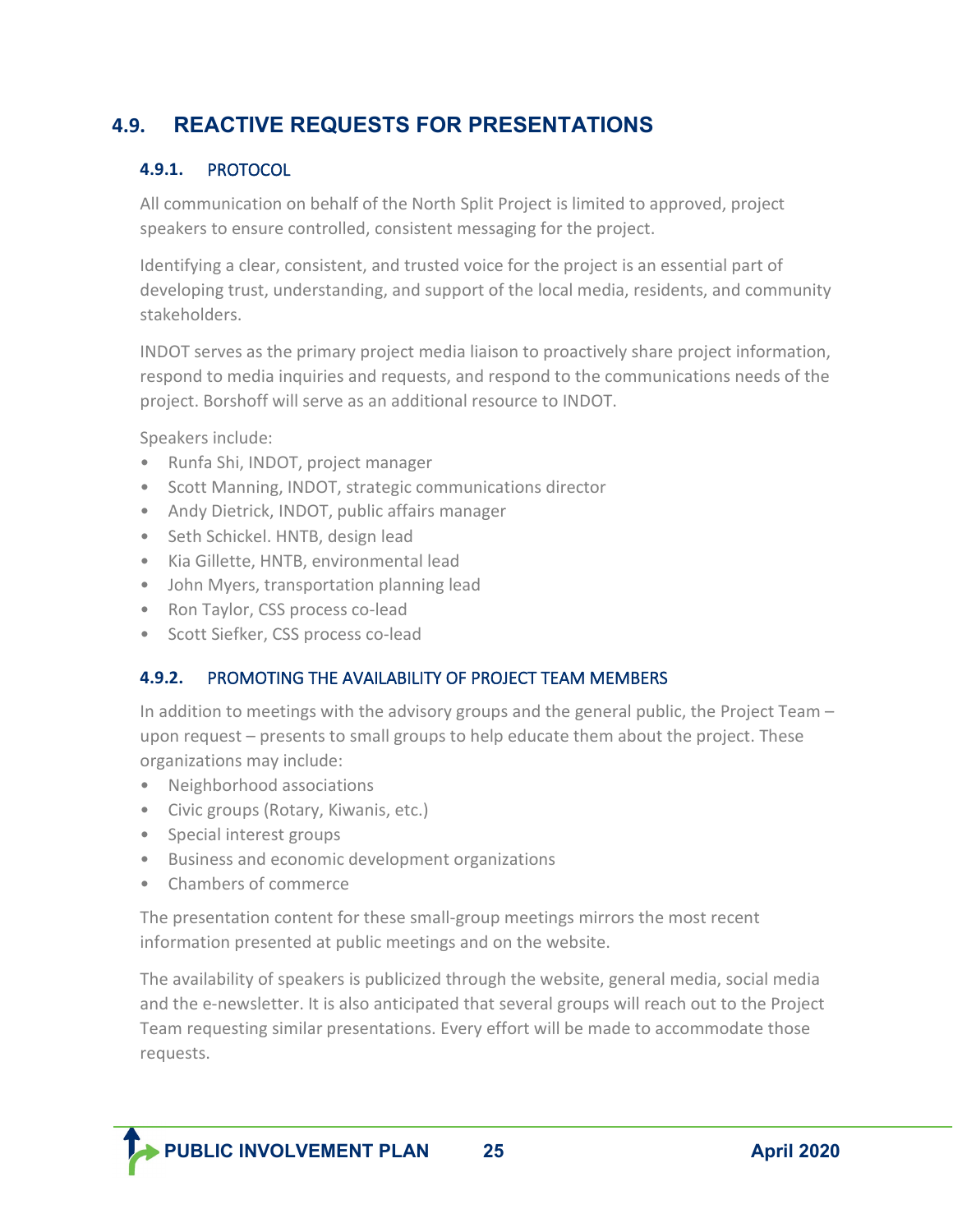The Public Involvement Team will keep meeting summaries for each of these presentations, including the day and time of the presentation, handouts that were distributed, and the presentation itself. Pertinent questions and comments at those presentations will also be added to the public comment log.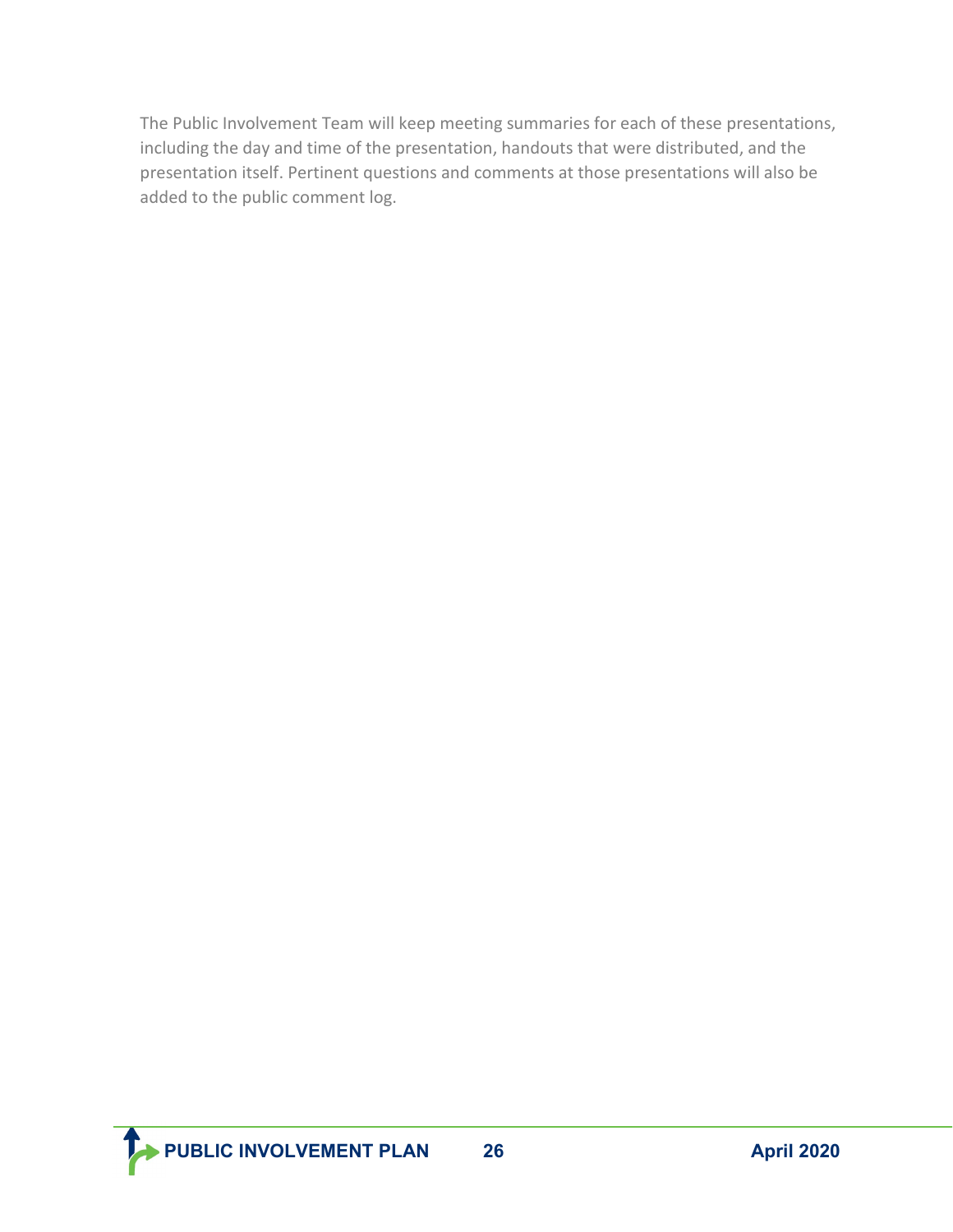# <span id="page-29-0"></span>**5. INTERNAL AND EXTERNAL COMMUNICATIONS PROTOCOLS**

## <span id="page-29-1"></span>**5.1. INTERNAL COMMUNICATIONS**

The North Split Project requires clear, continuous communications among members of the Project Team, including the Consultant, INDOT, and FHWA. To ensure the project stays on schedule and on budget, it is important for team members to stay informed, share pertinent information and participate in scheduled meetings and conference calls as required.

Project Team leaders are listed in Section 2, Public Engagement Team.

#### **5.1.1.** TACTICS

- Weekly team coordination meetings/calls
- Bi-weekly progress meetings/calls
- Email updates (as warranted)
- Monthly progress reports

#### **5.1.2.** PROTOCOL AND FILE MANAGEMENT

- Administrative Record All files will be stored according to the procedures defined for the Administrative Record.
- Documents All preliminary documents for internal review should include the word "DRAFT" in the file name and document header along with a date.
- Email Email will be archived according to the guidelines of the Administrative Record.
- Media inquiries All media inquiries and requests will be directed to Andy Dietrick and Scott Manning at INDOT, copying Amy Hanna and Megan Gross, to ensure consistency in messaging. Requests and responses will be shared with leaders of the Project Team and INDOT. Borshoff will document media coverage, sharing articles with the team immediately and in a monthly report that will be added to the Administrative Record.

## <span id="page-29-2"></span>**5.2. EXTERNAL COMMUNICATIONS**

For public involvement team contact information, refer to the Agency leader and consultant leader charts in Section 2 of this plan.

#### **5.2.1.** ROUTING AND ANSWERING RESIDENT INQUIRIES

• Written requests (letters or emails) – All written requests should be forwarded to Amy Hanna and Megan Gross at Borshoff to be logged into the inquiry database. Borshoff will then route it to the appropriate team member to assist in drafting a response. All written inquiries will be acknowledged within one business day with either an answer or an estimate on when an answer will be provided. The team will make every effort to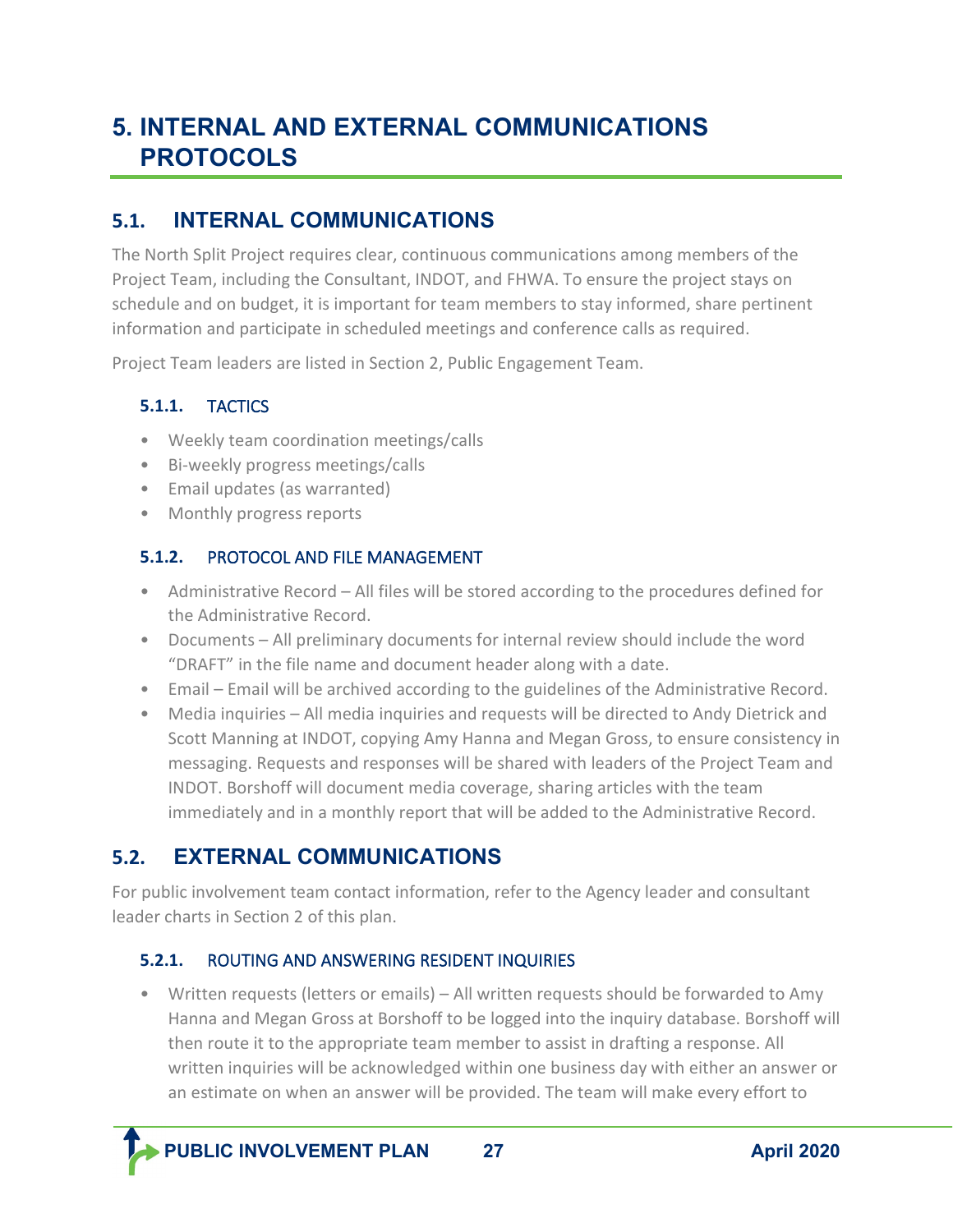respond to all inquiries within three business days. All responses will be carbon-copied to Seth Schickel, Kia Gillette, John Myers, and Runfa Shi, with additional team members copied according to the subject matter.

- Phone requests Any Project Team member who fields a question must fill out the Public Inquiry Tracking Template or route it to Amy Hanna or Megan Gross, who will log the request, then route it for response. Whenever possible, the team will respond in writing so it can be properly tracked. The team will make every effort to respond to all inquiries within three business days.
- Requests at meetings or public information centers Residents who approach team members with questions the team member cannot answer will be encouraged to fill out a comment form. Once complete, those forms should be routed to Amy Hanna or Megan Gross. They will log the request, then route it for response. Whenever possible, the team will respond in writing so it can be properly tracked. The team will make every effort to respond to all inquiries within three business days.
- All requests from reporters should be sent to Borshoff.
- All written and documented correspondence will be filed according to Administrative Record procedures.

Internally sharing answers to commonly asked questions in the form of FAQ or Tough Q&A documents will streamline responses and assure that everyone is receiving the same answers to their questions, especially when questions are asked in person.

If Amy Hanna and Megan Gross are both unavailable for more than 24 hours, Erin Pipkin or Jennifer Dzwonar will assume the role of tracking and managing inquiry responses. The inquiry database and Public Inquiry Tracking Forms will be saved in ProjectWise and routed as part of the Public Involvement Report each month.

#### **5.2.2.** TRACKING RESIDENT INQUIRIES

Collecting and maintaining an organized record of resident inquiries is imperative throughout the study process. Managing resident inquiries quickly will promote confidence in the project.

Resident information is gathered and submitted as part of the inquiry database. When possible, the team gathers information including:

- Name
- Email
- Home address
- Phone number
- Question asked
- Team member who responded
- Response

j

• Date of response

**PUBLIC INVOLVEMENT PLAN** 28 **April 2020**